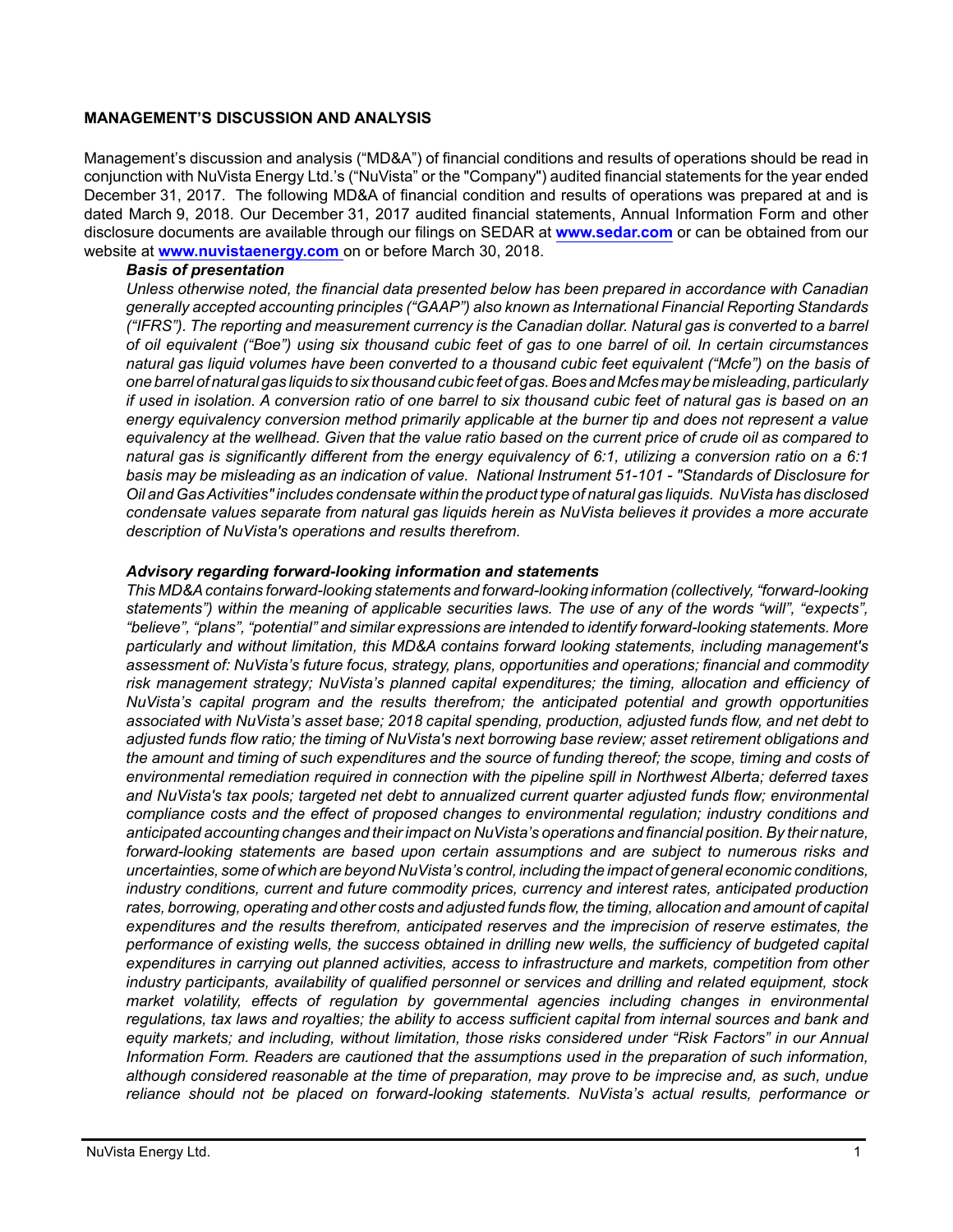*achievement could differ materially from those expressed in, or implied by, these forward-looking statements, or if any of them do so, what benefits NuVista will derive therefrom. NuVista has included the forward-looking statements in this MD&A in order to provide readers with a more complete perspective on NuVista's future operations and such information may not be appropriate for other purposes. NuVista disclaims any intention or obligation to update or revise any forward-looking statements, whether as a result of new information, future events or otherwise, except as required by law.*

*This MD&A also contains future-oriented financial information and financial outlook information (collectively, "FOFI") about NuVista's prospective results of operations and adjusted funds flow, all of which are subject to the same assumptions, risk factors, limitations, and qualifications as set forth above. Readers are cautioned that the assumptions used in the preparation of such information, although considered reasonable at the time of preparation, may prove to be imprecise and, as such, undue reliance should not be placed on FOFI and forward-looking statements. NuVista's actual results, performance or achievement could differ materially from those expressed in, or implied by, these forward-looking statements and FOFI, or if any of them do so, what benefits NuVista will derive therefrom. NuVista has included the forward-looking statements and FOFI in order to provide readers with a more complete perspective on NuVista's future operations and such information may not be appropriate for other purposes. NuVista disclaims any intention or obligation to update or revise any forward-looking statements, whether as a result of new information, future events or otherwise, except as required by law.*

#### *Non-GAAP measurements*

*Within the MD&A, references are made to terms commonly used in the oil and natural gas industry. Management uses "adjusted funds flow", "adjusted funds flow per share", "annualized current quarter adjusted funds flow", "adjusted funds flow netback", "net debt", "total net debt", "net debt to annualized current quarter adjusted funds flow", "operating netback" ,"total revenue" and "adjusted working capital deficit" to analyze operating performance and leverage. These terms do not have any standardized meaning prescribed by GAAP and therefore may not be comparable with the calculation of similar measures for other entities. These terms are used by management to analyze operating performance on a comparable basis with prior periods and to analyze the liquidity of NuVista.* 

*Adjusted funds flow is based on cash flow from operating activities as per the statement of cash flows before changes in non-cash working capital, asset retirement expenditures, note receivable allowance (recovery) and environmental remediation recovery. Adjusted funds flow as presented is not intended to represent operating cash flow or operating profits for the period nor should it be viewed as an alternative to cash flow from operating activities, per the statement of cash flows, net earnings (loss) or other measures of financial performance calculated in accordance with GAAP.* 

*Adjusted funds flow per share is calculated based on the weighted average number of common shares outstanding consistent with the calculation of net loss per share. Total revenue equals oil and natural gas revenues including realized financial derivative gains/losses. Operating netback equals the total of revenues including realized financial derivative gains/losses less royalties, transportation and operating expenses calculated on a Boe basis. Adjusted funds flow netback is operating netback less general and administrative, deferred share units, and interest expenses calculated on a Boe basis. Net debt is calculated as long-term debt plus senior unsecured notes plus adjusted working capital. Adjusted working capital is current assets less current liabilities and excludes the current portions of the financial derivative assets or liabilities, asset retirement obligations and deferred premium on flow through shares. Net debt to annualized current quarter adjusted funds flow is net debt divided by annualized current quarter adjusted funds flow.*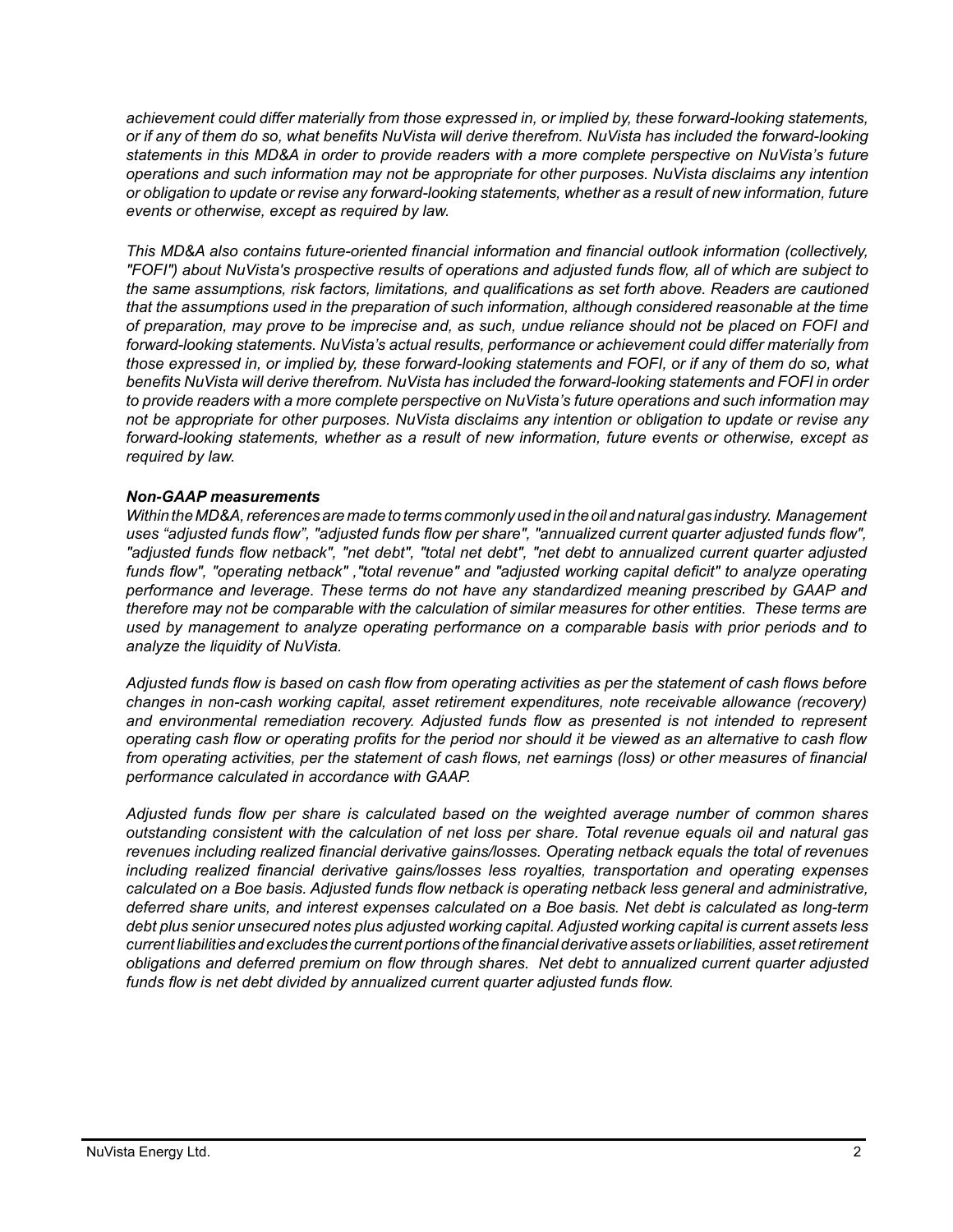### *Description of business*

NuVista is an exploration and production company actively engaged in the development, delineation and production of condensate, oil and natural gas reserves in the Western Canadian Sedimentary Basin. NuVista's focus is on the scalable and repeatable condensate-rich Montney formation in the Alberta Deep Basin ("Wapiti Montney"). The common shares of NuVista trade on the Toronto Stock Exchange ("TSX") under the symbol NVA.

## *Drilling activity*

|                                                 | Three months ended December 31 |      | Year ended December 31 |      |
|-------------------------------------------------|--------------------------------|------|------------------------|------|
| Number of wells                                 | 2017                           | 2016 | 2017                   | 2016 |
| Wells drilled - gross $\&$ net $^{(1)}$         | 4.0                            |      | 30.0                   | 20.0 |
| Wells completed - gross & net $(2)$             | 3.0                            | 3.0  | 32.0                   | 18.0 |
| Wells brought on production - gross & net $(3)$ | 2.0                            | 5.0  | 30.0                   | 21.0 |

(1) Based on rig release date.

(2) Based on frac end date.

 $^{(3)}$  Based on first production date of in-line test or on production and tied-in to permanent facilities.

For the three months ended December 31, 2017, NuVista drilled 4 natural gas wells compared to 7 natural gas wells in the comparable period of 2016. For the year ended December 31 2017, NuVista drilled 30 natural gas wells compared to 20 natural gas wells in the comparable period of 2016. All wells in 2017 and 2016 were drilled in NuVista's Wapiti Montney operating area with a 100% success rate and an average working interest of 100%.

#### *Dispositions*

NuVista completed minor asset dispositions in the three months and year ended December 31, 2017, in NuVista's non core operating areas.

During the second quarter of 2016, NuVista disposed of its assets in the Wapiti Sweet operating area with combined production at the time of sale of approximately 3,200 Boe/d.

#### *Production*

|                                            | Three months ended December 31 |        |          | Year ended December 31 |        |          |
|--------------------------------------------|--------------------------------|--------|----------|------------------------|--------|----------|
|                                            | 2017                           | 2016   | % Change | 2017                   | 2016   | % Change |
| Natural gas (Mcf/d)                        | 131,703                        | 96,692 | 36       | 106,992                | 89,773 | 19       |
| Condensate & oil (Bbls/d)                  | 13,087                         | 7,057  | 85       | 9,841                  | 6,764  | 45       |
| Natural gas liquids ("NGLs") (Bbls/d)      | 2,397                          | 1,432  | 67       | 1,879                  | 1,180  | 59       |
| Subtotal (Boe/d)                           | 37,435                         | 24,605 | 52       | 29,552                 | 22,907 | 29       |
| Dispositions (Boe/d) <sup>(1)</sup>        |                                | 111    | (100)    | 231                    | 1,731  | (87)     |
| Total production (Boe/d)                   | 37,435                         | 24.716 | 51       | 29,783                 | 24,638 | 21       |
| Condensate, oil & NGLs weighting (2) & (3) | 41%                            | 35%    |          | 39%                    | 34%    |          |
| Condensate & oil weighting $(3)$           | 35%                            | 29%    |          | 33%                    | 28%    |          |

(1) Production from properties disposed in the current or prior period.

(2) NGLs include butane, propane and ethane.

(3) Product weighting is based on total production.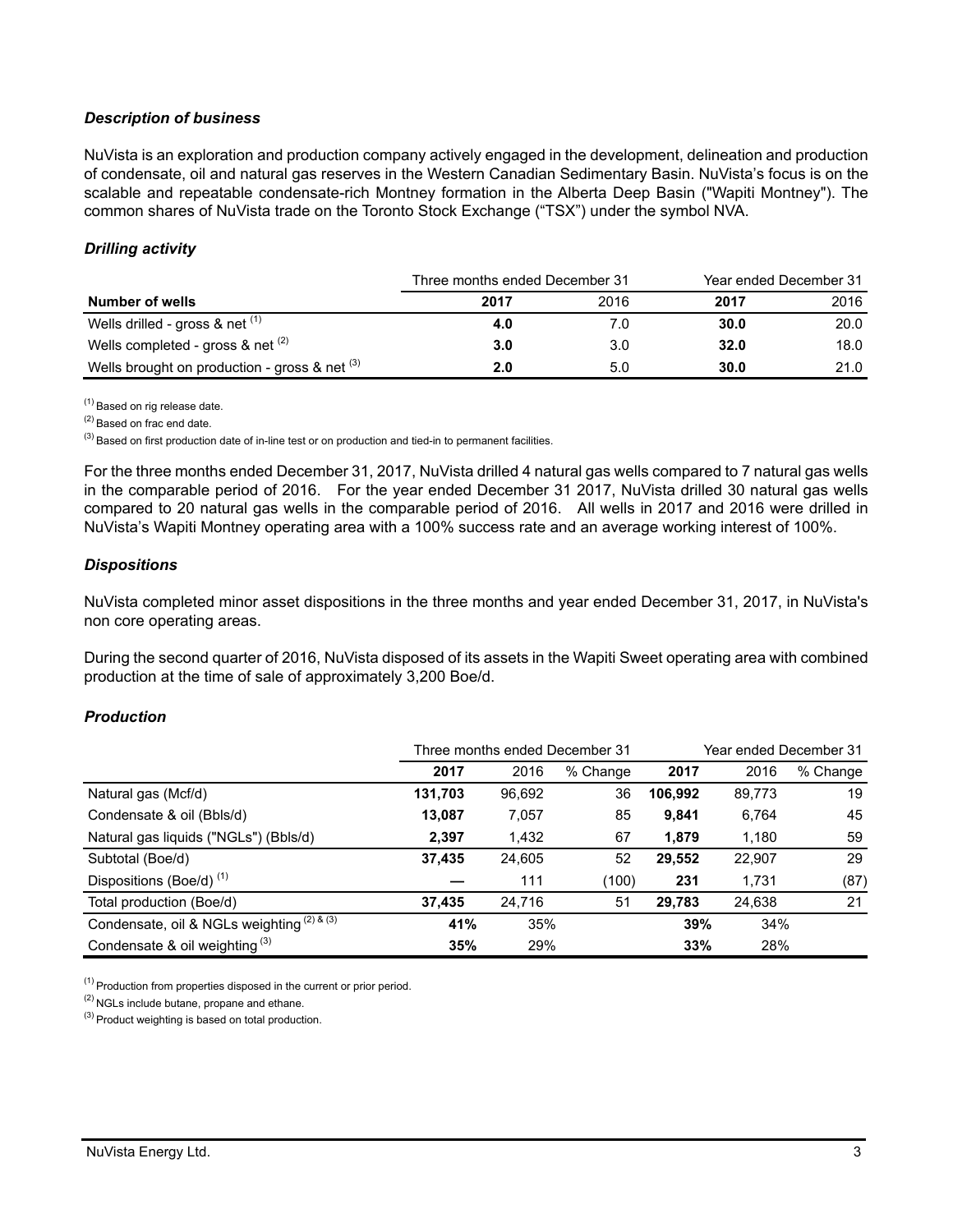|                                | Three months ended December 31 |      | Year ended December 31 |      |
|--------------------------------|--------------------------------|------|------------------------|------|
| Production weighting % by area | 2017                           | 2016 | 2017                   | 2016 |
| Wapiti Montney                 | 99%                            | 96%  | 97%                    | 89%  |
| Non core                       | 1%                             | 4%   | 2%                     | 4%   |
| Dispositions                   | $-\%$                          | —%   | 1%                     | 7%   |

Production for the three months ended December 31, 2017 increased 51% over the comparative period 2016, driven by strong results from the Company's continued successful execution of the Montney development program. Production increased 27% from third quarter 2017 production of 29,405 Boe/d with the tie in of 20 new wells throughout the third and fourth quarters. Condensate & oil volumes increased from 29% of total production volumes in the fourth quarter of 2016 to 35% of total production volumes for the fourth quarter of 2017, with new wells brought on stream achieving higher condensate-to-gas ratios (CGRs).

For the year ended December 31, 2017, NuVista's average production increased 21% over the comparative period of 2016 as a result of the production increases from new development in the Montney, offset by planned and unplanned outages and production sold in property dispositions in 2016.

#### *Revenue*

|                                                     | Three months ended December 31 |      |        |      | Year ended December 31 |     |         |       |
|-----------------------------------------------------|--------------------------------|------|--------|------|------------------------|-----|---------|-------|
| Petroleum and natural gas revenue<br>(\$ thousands) | 2017                           |      | 2016   |      | 2017                   |     |         | 2016  |
| Natural gas <sup>(1)</sup>                          | 41.633                         | 32%  | 33.175 | 45%  | 141.310                | 37% | 125.591 | 49%   |
| Condensate & oil                                    | 82.299                         | 63%  | 38.866 | 52%  | 219.561                | 58% | 125.646 | 49%   |
| Other NGL's <sup>(2)</sup>                          | 7.077                          | 5%   | 2.497  | 3%   | 16.875                 | 4%  | 6.015   | $2\%$ |
| Total petroleum and natural gas revenues            | 131.009                        | 100% | 74.538 | 100% | 377.746                | 99% | 257.252 | 100%  |

<sup>(1)</sup> Natural gas revenue includes price risk management gains and losses on physical delivery sale contracts. For the three months ended December 31, 2017, our physical delivery sales contracts totaled a \$8.9 million gain (2016 – \$4.3 million gain). For the year ended December 31, 2017, our physical delivery sales contracts totaled a \$21.4 million gain (2016 - \$32.6 million gain).

(2) Includes butane, propane, and ethane.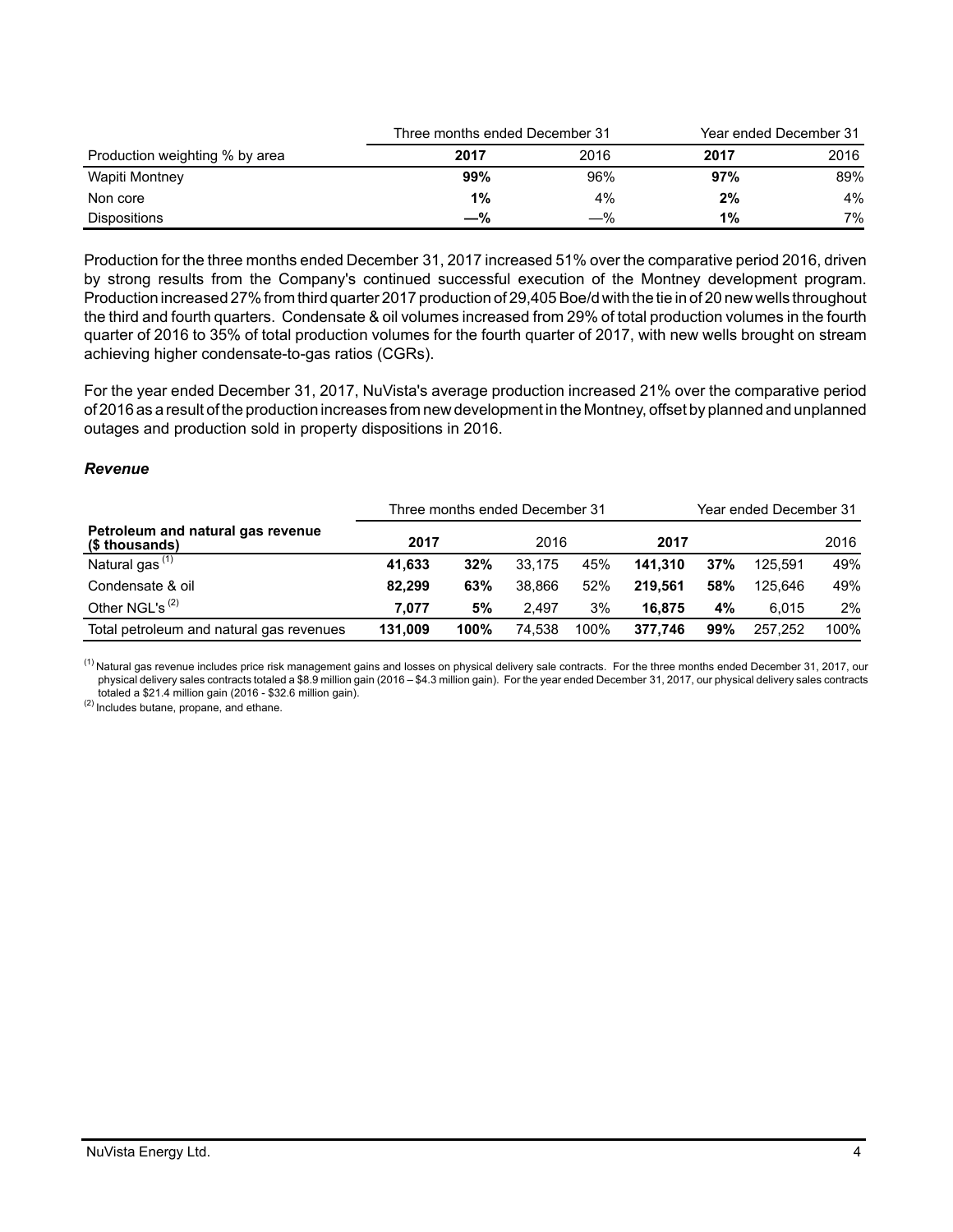|                                                       | Three months ended December 31 |       | Year ended December 31 |       |
|-------------------------------------------------------|--------------------------------|-------|------------------------|-------|
|                                                       | 2017                           | 2016  | 2017                   | 2016  |
| Realized selling prices (1) & (2)                     |                                |       |                        |       |
| Natural gas (\$/Mcf)                                  | 3.44                           | 3.74  | 3.58                   | 3.54  |
| Condensate & oil (\$/Bbl)                             | 68.36                          | 58.21 | 61.01                  | 49.81 |
| NGLs (\$/Bbl)                                         | 32.09                          | 19.35 | 24.42                  | 10.43 |
| Oil equivalent (\$/Boe)                               | 38.04                          | 32.78 | 34.75                  | 28.53 |
| <b>Benchmark pricing</b>                              |                                |       |                        |       |
| Natural gas - AECO (daily) (\$/GJ)                    | 1.60                           | 2.93  | 2.04                   | 2.05  |
| Natural gas - AECO (monthly) (\$/GJ)                  | 1.85                           | 2.67  | 2.30                   | 1.98  |
| Natural gas - NYMEX (monthly) (US\$/MMbtu)            | 2.93                           | 2.98  | 3.11                   | 2.46  |
| Natural gas - Chicago Citygate (monthly) (US\$/MMbtu) | 2.92                           | 3.00  | 3.04                   | 2.49  |
| Natural gas - Dawn (daily) (US\$/MMbtu)               | 2.95                           | 3.16  | 3.04                   | 2.55  |
| Oil - WTI (US\$/Bbl)                                  | 55.40                          | 49.29 | 50.95                  | 43.32 |
| Oil - Edmonton Par - (Cdn\$/Bbl)                      | 69.07                          | 61.60 | 62.88                  | 52.90 |
| Exchange rate - (Cdn\$/US\$)                          | 1.27                           | 1.33  | 1.30                   | 1.33  |

<sup>(1)</sup> Prices exclude price risk management realized and unrealized gains and losses on financial derivative commodity contracts but includes gains and losses on physical sale contracts.

 $(2)$  The average liquids selling price is net of tariffs and fractionation fees.

#### *Petroleum and natural gas revenue*

For the three months ended December 31, 2017, petroleum and natural gas revenue increased 76% over the comparable period of 2016, due primarily to a 51% increase in production, a higher weighting of condensate in the production mix, and a 16% increase in realized prices for the quarter. For the year ended December 31, 2017, petroleum and natural gas revenue increased 47% over the comparable period of 2016, due primarily to a 21% increase in production and a 22% increase in realized selling prices.

Condensate & oil weighting of 35% of total production in the fourth quarter of 2017, amounted to 63% of total petroleum and natural gas revenue, due primarily to a 17% increase in realized condensate & oil selling prices which is consistent with a 12% increase in the WTI benchmark for the period.

#### *Natural gas revenue*

For the three months ended December 31, 2017, natural gas revenue increased 25% over the comparable period of 2016, due to a 37% increase in production offsetting a 8% decrease in realized selling prices. For the year ended December 31, 2017, natural gas revenue increased 13% over the comparable period of 2016, due primarily to a 12% increase in production and a slight increase in realized selling prices.

The Company's fourth quarter natural gas sales portfolio was approximately based on the following pre-existing physical contracts or market prices:

|                                        | Q4 2017 |
|----------------------------------------|---------|
| AECO physical delivery sales contracts | 59%     |
| AECO floating                          | $-\%$   |
| Dawn                                   | 22%     |
| Chicago Citygate                       | 19%     |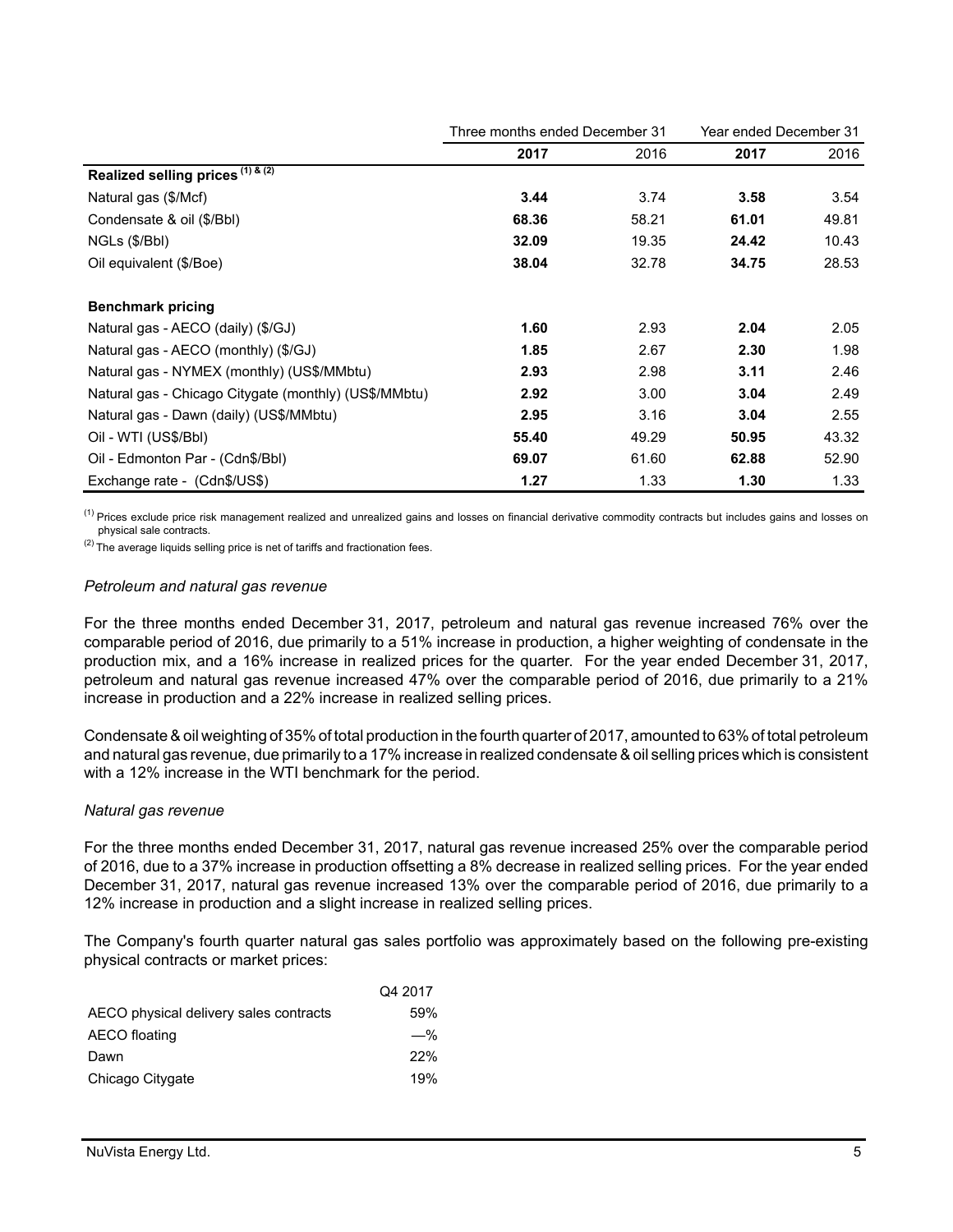NuVista receives a premium to the AECO 5A gas price due to the higher heat content of its natural gas production, as well as the various gas marketing arrangements that the Company has in place to diversify and gain exposure to alternative markets in North America outside Alberta to limit its exposure to AECO pricing. For the three months ended December 31, 2017, natural gas sales under AECO physical delivery sales contracts represented approximately 59% of the Company's total natural gas production. NuVista received Chicago Citygate pricing on approximately 19% of its natural gas production and Dawn pricing on approximately 22%. The Company has a contract in place for volumes to be sold to California (Malin) starting in 2018.

NuVista's exposure to AECO floating prices is limited to approximately 1% of forecast volumes in 2018 as a result of this price diversification, and the inclusion of pre-existing physical and financial delivery sales contracts at prices that are higher than current market prices as disclosed in section (b) under "*Commodity price risk management".* NuVista's existing contracts for firm transportation on export pipelines coupled with the financial AECO Nymex basis natural gas sales price derivative contracts will result in long term price diversification and exposure to AECO floating pricing limited to approximately 15%-25% of volumes in 2019 and beyond.

Excluding the impact of realized gains on physical sales contracts, the average selling price for natural gas for the three months and year ended December 31, 2017 was \$2.70/Mcf and \$3.04/Mcf respectively, compared to \$3.25/ Mcf and \$2.62/Mcf for the comparative periods of 2016, and \$2.77/Mcf in the third quarter of 2017.

### *Condensate & oil revenue*

For the three months ended December 31, 2017, condensate & oil revenue increased 112% over the comparable period of 2016, due to a 80% increase in production and a 17% increase in realized selling prices. For the year ended December 31, 2017, condensate & oil revenue increased 75% over the comparable period of 2016, due primarily to a 43% increase in production and a 22% increase in realized selling prices.

Strong demand for condensate in Alberta results in benchmark condensate prices at Edmonton trading at a premium to Canadian light oil prices. NuVista's realized condensate prices include adjustments for pipeline tariffs to Edmonton and quality differentials. Condensate and oil prices realized selling prices averaged \$68.36/Bbl and \$61.01/Bbl in the three months and year ended December 31, 2017, an increase of 17% and 22% from \$58.21/Bbl and \$49.81/ Bbl for the comparable periods of 2016, consistent with the increase in WTI prices compared to 2016.

## *NGL revenue*

For the three months ended December 31, 2017, NGL revenue increased 183% over the comparable period of 2016, due to a 71% increase in production and a 66% increase in realized selling prices. For the year ended December 31, 2017, NGL revenue increased 181% over the comparable period of 2016, due primarily to a 20% increase in production and a 134% increase in realized selling prices.

### *Commodity price risk management*

NuVista has a disciplined commodity price risk management program as part of its financial risk management strategy. The purpose of this program is to reduce volatility in financial results and help stabilize adjusted funds flow against the unpredictable commodity price environment. NuVista's Board of Directors has authorized the use of fixed price, put option and costless collar contracts ("Fixed Price Contracts"), and had approved the terms of NuVista's commodity price risk management program to allow the securing of minimum prices of the following:

| (% of net forecast after royalty production) | First 18 month<br>forward period | Following 18 month<br>forward period | Following 24 month<br>forward period |
|----------------------------------------------|----------------------------------|--------------------------------------|--------------------------------------|
| Natural Gas Fixed Price Contracts            | up to $70\%$                     | up to $60\%$                         | up to $50\%$                         |
| Crude Oil Fixed Price Contracts              | up to $70\%$                     | up to $60\%$                         | up to $30\%$                         |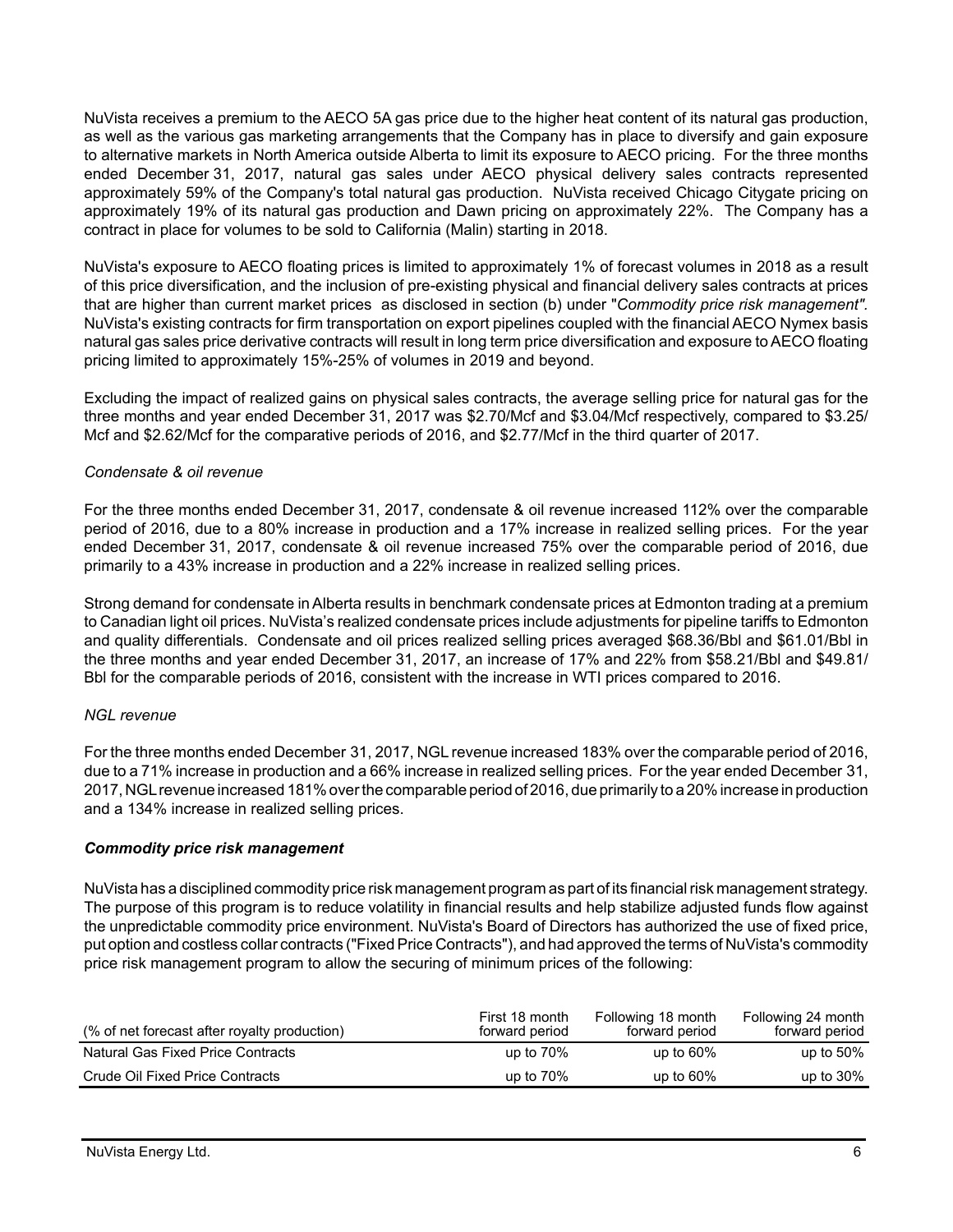In addition, the Board of Directors has set limits for entering into natural gas basis differential contracts, subject to a maximum volume of up to 100,000 MMbtu/day and with a term of less than 7 years from the date any such swap is entered into, that are now the lesser of 50% of forecast natural gas production, net of royalties, or the volumes that would bring the combined natural gas basis differential contracts and natural gas fixed price contracts to 100% of forecast natural gas production, net of royalties.

|                                      | Three months ended December 31 |                                  |                      |                         |                           |                      |
|--------------------------------------|--------------------------------|----------------------------------|----------------------|-------------------------|---------------------------|----------------------|
| (\$ thousands)                       | 2017                           |                                  |                      | 2016                    |                           |                      |
|                                      | <b>Realized</b><br>gain (loss) | <b>Unrealized</b><br>gain (loss) | Total<br>gain (loss) | Realized<br>gain (loss) | Unrealized<br>gain (loss) | Total<br>gain (loss) |
| Natural gas                          | 1.311                          | 29.950                           | 31.261               | (343)                   | 2.362                     | 2.019                |
| Condensate, oil and NGLs             | (743)                          | (23.952)                         | (24, 695)            | 2,656                   | (13.947)                  | (11, 291)            |
| Gain (loss) on financial derivatives | 568                            | 5.998                            | 6.566                | 2.313                   | (11,585)                  | (9,272)              |

During the fourth quarter of 2017, the commodity price risk management program resulted in a total gain of \$6.6 million, compared to a total loss of \$9.3 million for the comparable period of 2016. The fair value of financial derivative contracts are recorded in the financial statements. Unrealized gains and losses are the change in mark to market values or fair value of financial derivative contracts in place at the end of the quarter compared to the start of the quarter.

|                                      | Year ended December 31         |                                  |                      |                         |                           |                      |
|--------------------------------------|--------------------------------|----------------------------------|----------------------|-------------------------|---------------------------|----------------------|
| (\$ thousands)                       | 2017                           |                                  |                      |                         | 2016                      |                      |
|                                      | <b>Realized</b><br>gain (loss) | <b>Unrealized</b><br>gain (loss) | Total<br>gain (loss) | Realized<br>gain (loss) | Unrealized<br>gain (loss) | Total<br>gain (loss) |
| Natural gas                          | 3.963                          | 31.659                           | 35.622               | 1.652                   | 4.545                     | 6.197                |
| Condensate, oil and NGLs             | 1.101                          | (35)                             | 1.066                | 24.677                  | (38,072)                  | (13,395)             |
| Gain (loss) on financial derivatives | 5.064                          | 31.624                           | 36,688               | 26.329                  | (33,527)                  | (7, 198)             |

For the year ended December 31, 2017, the commodity price risk management program resulted in a gain of \$36.7 million compared to a realized loss of \$7.2 million for the comparable period of 2016.

Price risk management gains on our physical delivery sale contracts totaled \$8.9 million and \$21.4 million for the three months and year ended December 31, 2017 compared to gains of \$4.3 million and \$32.6 million for the comparable periods of 2016. The mark to market value of the physical delivery sale contracts at December 31, 2017 was an asset of \$19.4 million. The fair value of physical delivery sales contracts is not recorded on the financial statements but is recognized in net earnings as settled.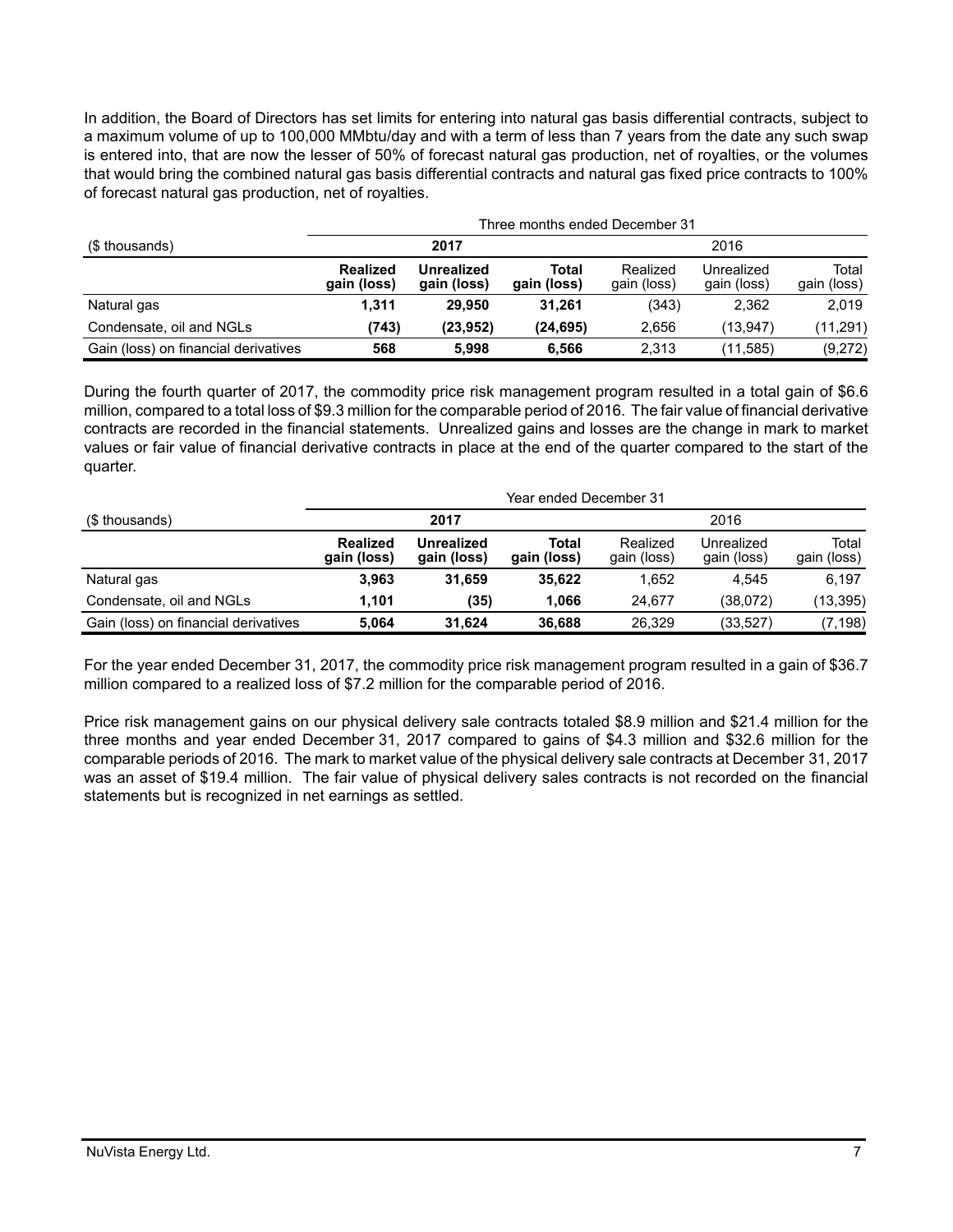# (a) Financial instruments

The following is a summary of financial derivatives contracts in place as at December 31, 2017:

|                                       | <b>Volume</b><br>(Bbls/d) | <b>Pricing</b><br>(Cdn\$/Bbl) | <b>Term of contract</b>    |
|---------------------------------------|---------------------------|-------------------------------|----------------------------|
| WTI crude oil sales price derivatives |                           |                               |                            |
| Fixed price swap                      | 5,500                     | \$70.56                       | Jan 1, 2018 - Mar 31, 2018 |
| Fixed price swap                      | 6,100                     | \$70.58                       | Apr 1, 2018 - Dec 31, 2018 |
| Fixed price swap                      | 1,600                     | \$68.93                       | Jan 1, 2019 - Mar 31, 2019 |
| Fixed price swap                      | 1,000                     | \$67.79                       | Apr 1, 2019 - Jun 30, 2019 |
| Fixed price swap                      | 500                       | \$68.16                       | Jul 1, 2019 - Dec 31, 2019 |
|                                       |                           |                               |                            |
|                                       | $M = 1$                   | <b>Data for an</b>            |                            |

|                                       | <b>Volume</b><br>(Bbls/d) | <b>Pricing</b><br>(US\$/Bbl) | <b>Term of contract</b>    |
|---------------------------------------|---------------------------|------------------------------|----------------------------|
| WTI crude oil sales price derivatives |                           |                              |                            |
| Fixed price swap                      | 0.000                     | \$50.24                      | Jan 1, 2018 - Dec 31, 2018 |

|                                           | <b>Volume</b><br>(MMbtu/d) | <b>Pricing</b><br>(US\$/MMbtu) | <b>Term of contract</b>    |
|-------------------------------------------|----------------------------|--------------------------------|----------------------------|
| NYMEX natural gas sales price derivatives |                            |                                |                            |
| <b>AECO-NYMEX basis</b>                   | 10,000                     | (\$0.69)                       | Jan 1, 2018 - Sep 30, 2018 |
| <b>AECO-NYMEX basis</b>                   | 23,261                     | (\$0.65)                       | Oct 1, 2018 - Dec 31, 2018 |
| AECO-NYMEX basis                          | 42,500                     | (\$0.76)                       | Jan 1, 2019 - Mar 31, 2019 |
| <b>AECO-NYMEX basis</b>                   | 17,500                     | (\$0.94)                       | Apr 1, 2019 - Dec 31, 2019 |
| <b>AECO-NYMEX basis</b>                   | 47,500                     | (\$0.96)                       | Jan 1, 2020 - Dec 31, 2020 |
| AECO-NYMEX basis                          | 95,000                     | (\$0.98)                       | Jan 1, 2021 - Dec 31, 2021 |
| AECO-NYMEX basis                          | 95,000                     | (\$0.97)                       | Jan 1, 2022 - Dec 31, 2022 |
| AECO-NYMEX basis                          | 50,000                     | (\$0.98)                       | Jan 1, 2023 - Dec 31, 2023 |
| <b>AECO-NYMEX basis</b>                   | 50,000                     | (\$0.96)                       | Jan 1, 2024 - Dec 31, 2024 |
| Chicago-NYMEX basis                       | 10,000                     | (\$0.20)                       | Jan 1, 2018 - Sep 30, 2018 |
| Chicago-NYMEX basis                       | 3,370                      | (\$0.20)                       | Oct 1, 2018 - Dec 31, 2018 |
| Malin-NYMEX Basis                         | 10,000                     | (\$0.40)                       | Apr 1, 2018 - Sep 30, 2018 |
| <b>Malin-NYMEX Basis</b>                  | 16,630                     | (\$0.40)                       | Oct 1, 2018 - Dec 31, 2018 |
| Malin-NYMEX Basis                         | 20,000                     | (\$0.40)                       | Jan 1, 2019 - Sep 30, 2019 |
| <b>Malin-NYMEX Basis</b>                  | 13,370                     | (\$0.42)                       | Oct 1, 2019 - Dec 31, 2019 |
| Malin-NYMEX Basis                         | 10,000                     | (\$0.45)                       | Jan 1, 2020 - Sep 30, 2020 |
| Malin-NYMEX Basis                         | 3.370                      | (\$0.45)                       | Oct 1, 2020 - Dec 31, 2020 |
| NYMEX fixed price swap                    | 43,278                     | \$3.03                         | Jan 1, 2018 - Mar 31, 2018 |
| NYMEX fixed price swap                    | 45,000                     | \$3.02                         | Apr 1, 2018 - Sep 30, 2018 |
| NYMEX fixed price swap                    | 35,054                     | \$2.96                         | Oct 1, 2018 - Dec 31, 2018 |
| NYMEX fixed price swap                    | 10,000                     | \$2.78                         | Jan 1, 2019 - Sep 30, 2019 |
| NYMEX fixed price swap                    | 3,370                      | \$2.78                         | Oct 1, 2019 - Dec 31, 2019 |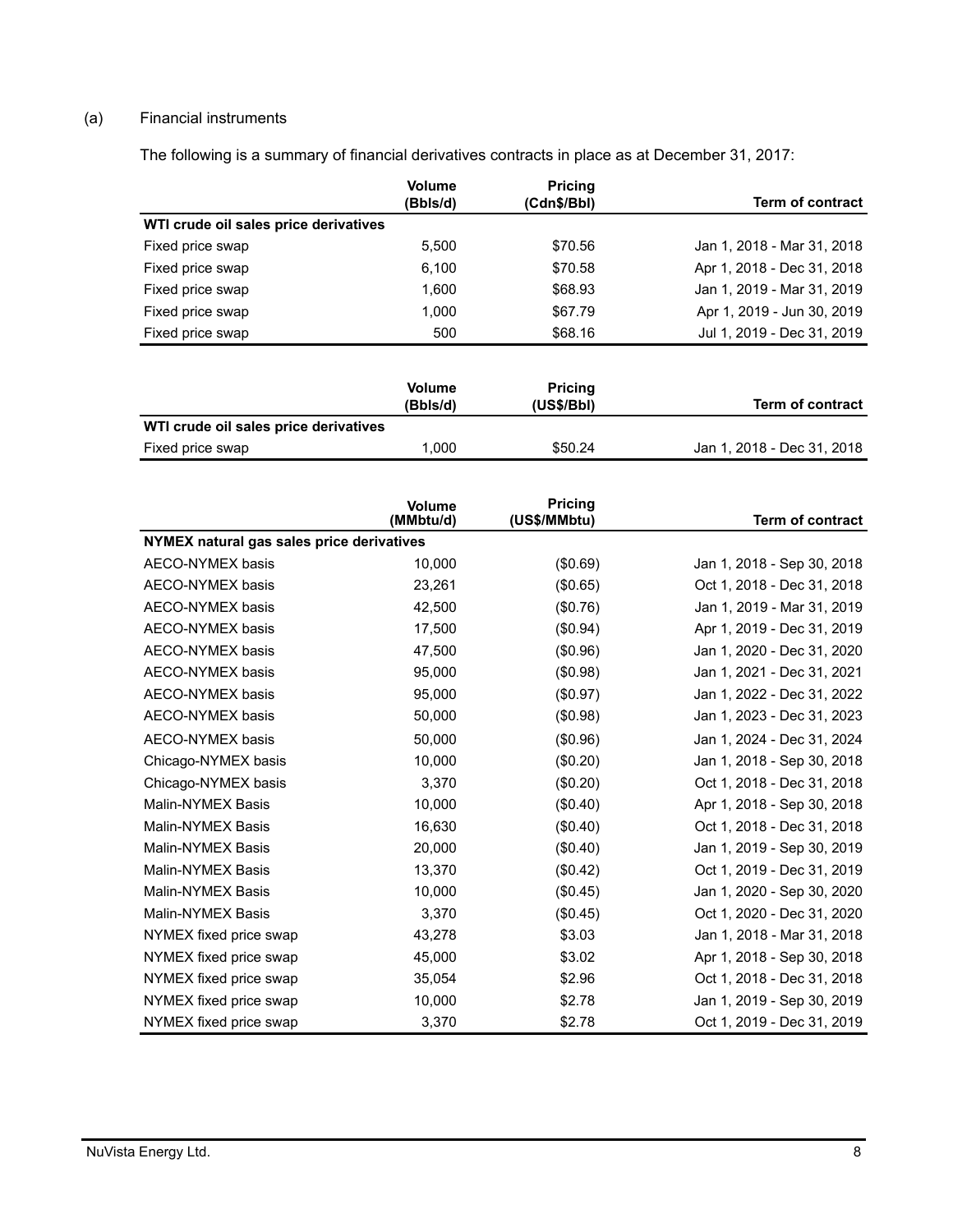Subsequent to December 31, 2017 the following is a summary of financial derivatives that have been entered into:

|                                       | <b>Volume</b><br>(Bbls/d) | <b>Pricing</b><br>(Cdn\$/Bbl) | <b>Term of contract</b>    |
|---------------------------------------|---------------------------|-------------------------------|----------------------------|
| WTI crude oil sales price derivatives |                           |                               |                            |
| Fixed price swap                      | 600                       | \$73.17                       | Jul 1, 2018 - Sep 30, 2018 |
| Fixed price swap                      | 800                       | \$73.10                       | Oct 1, 2018 - Dec 31, 2018 |
| Fixed price swap                      | 1.300                     | \$72.48                       | Jan 1, 2019 - Jun 30, 2019 |
| Fixed price swap                      | 700                       | \$71.89                       | Jul 1, 2019 - Sep 30, 2019 |
| Fixed price swap                      | 500                       | \$71.48                       | Oct 1, 2019 - Dec 31, 2019 |

|                                           | <b>Volume</b><br>(MMbtu/d) | <b>Pricing</b><br>(US\$/MMbtu) | <b>Term of contract</b>    |
|-------------------------------------------|----------------------------|--------------------------------|----------------------------|
| NYMEX natural gas sales price derivatives |                            |                                |                            |
| Dawn-NYMEX basis                          | 15.000                     | (S0.22)                        | Apr 1, 2018 - Sep 30, 2018 |
| Dawn-NYMEX basis                          | 5,054                      | (S0.22)                        | Oct 1, 2018 - Dec 31, 2018 |
| Chicago-NYMEX basis                       | 6.630                      | (\$0.26)                       | Oct 1, 2018 - Dec 31, 2018 |
| Chicago-NYMEX basis                       | 10,000                     | (\$0.26)                       | Jan 1, 2019 - Sep 30, 2019 |
| Chicago-NYMEX basis                       | 13,315                     | (\$0.25)                       | Oct 1, 2019 - Dec 31, 2019 |
| Chicago-NYMEX basis                       | 15,000                     | (S0.25)                        | Jan 1, 2020 - Dec 31, 2020 |
| Chicago-NYMEX basis                       | 15,000                     | (S0.24)                        | Jan 1, 2021 - Sep 30, 2022 |
| Chicago-NYMEX basis                       | 5,054                      | $(\$0.24)$                     | Oct 1, 2022 - Dec 31, 2022 |
| AECO-NYMEX basis                          | 50,000                     | (\$1.03)                       | Jan 1, 2023 - Dec 31, 2024 |
| NYMEX fixed price swap                    | 13,261                     | \$2.79                         | Oct 1, 2018 - Dec 31, 2018 |
| NYMEX fixed price swap                    | 20,000                     | \$2.79                         | Jan 1, 2019 - Sep 30, 2019 |
| NYMEX fixed price swap                    | 6,739                      | \$2.79                         | Oct 1, 2019 - Dec 31, 2019 |

### (b) Physical delivery sales contracts

The following is a summary of the physical delivery sales contracts in place as at December 31, 2017:

|                                               | <b>Volume</b><br>(GJ/d) | <b>Pricing</b><br>(Cdn\$/GJ) | <b>Term of contract</b>    |
|-----------------------------------------------|-------------------------|------------------------------|----------------------------|
| Natural gas physical delivery sales contracts |                         |                              |                            |
| AECO fixed price swap                         | 47.500                  | \$2.72                       | Jan 1, 2018 - Sep 30, 2018 |
| AECO fixed price swap                         | 29.266                  | \$2.72                       | Oct 1, 2018 - Dec 31, 2018 |

Subsequent to December 31, 2017 the following is a summary of physical delivery sales contracts that have been entered into:

|                                               | <b>Volume</b><br>(GJ/d) | <b>Pricing</b><br>(Cdn\$/GJ) | <b>Term of contract</b>    |
|-----------------------------------------------|-------------------------|------------------------------|----------------------------|
| Natural gas physical delivery sales contracts |                         |                              |                            |
| Dawn fixed price swap                         | 3.444                   | \$3.07                       | Jan 1, 2018 - Mar 31, 2018 |
| Dawn fixed price swap                         | 10.000                  | \$3.07                       | Apr 1, 2018 - Sep 30, 2018 |
| Dawn fixed price swap                         | 3.370                   | \$3.07                       | Oct 1, 2018 - Dec 31, 2018 |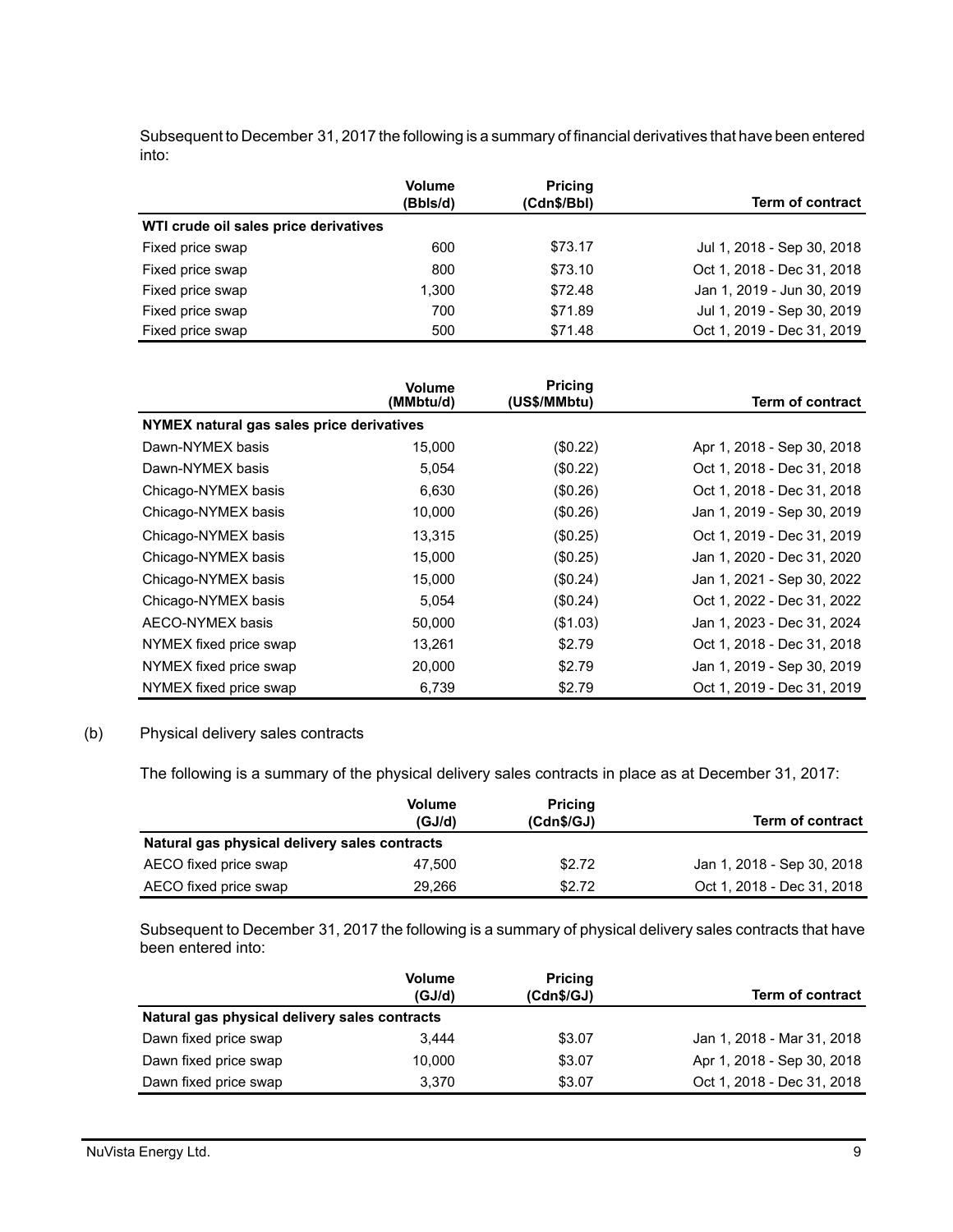## *Royalties*

|                                                                            | Three months ended<br>December 31 |         | Year ended<br>December 31 |           |
|----------------------------------------------------------------------------|-----------------------------------|---------|---------------------------|-----------|
| (\$ thousands, except % and per Boe amounts)                               | 2017                              | 2016    | 2017                      | 2016      |
| Gross royalties                                                            | 7.062                             | 3,913   | 20.281                    | 13,720    |
| Gas cost allowance ("GCA")                                                 | (2, 293)                          | (2,960) | (8, 132)                  | (11, 859) |
| Net royalties                                                              | 4.769                             | 953     | 12.149                    | 1,861     |
| Gross royalty % excluding physical delivery sales contracts <sup>(1)</sup> | 5.8                               | 5.6     | 5.7                       | 6.1       |
| Gross royalty % including physical delivery sales contracts                | 5.4                               | 5.2     | 5.4                       | 5.3       |
| Net royalties per Boe                                                      | 1.38                              | 0.42    | 1.12                      | 0.21      |

(1) Calculated as gross royalties as a % of petroleum and natural gas revenues excluding gains (losses) on physical delivery sales contracts.

For the three months and year ended December 31, 2017, gross royalties excluding GCA credits were \$7.1 million and \$20.3 million respectively, compared to \$3.9 million and \$13.7 million for the comparable periods of 2016. The increase in gross royalty dollars is due primarily to increased production and higher realized selling prices. The gross royalty rate excluding physical delivery sales contracts remained consistent around 6% for both years, as the majority of total corporate production is from Montney which qualifies for reduced royalties during the initial capital payback period of the wells.

The Company also receives GCA from the Crown, which reduces royalties to account for expenses incurred by NuVista to process and transport the Crown's portion of natural gas production. For the year ended December 31, 2017, the 31% decrease in GCA credits received compared to the comparative period of 2016 is primarily due to temporarily higher GCA credits received in 2016 related to the recent construction of Company owned compressor stations.

NuVista's physical price risk management activities impact reported royalty rates as royalties are based on government market reference prices and not the Company's average realized prices that include price risk management activities.

In 2016, the provincial government of Alberta announced the key highlights of a proposed Modernized Royalty Framework ("MRF") that is effective for wells drilled after January 1, 2017. These highlights include a permanent structure providing a 5% royalty during the pre-payout period of conventional crude oil, natural gas, and NGL resources, then a higher royalty rate after the payout period. The payout period is governed by a revenue minus cost structure which focuses upon cost reduction and efficiency while staying nearly neutral on the average rate of return for any given play when compared to the prior royalty framework. Mature wells still receive reduced royalties, and there are no changes to the royalty structure of wells drilled prior to 2017 for a 10-year period from the royalty program's implementation date. The changes are not currently expected to have a material impact on NuVista's results of operations.

### *Transportation expenses*

|                                        | Three months ended December 31 |       |        | Year ended December 31 |  |
|----------------------------------------|--------------------------------|-------|--------|------------------------|--|
| (\$ thousands, except per Boe amounts) | 2017                           | 2016  | 2017   | 2016                   |  |
| Transportation expense                 | 8.858                          | 4.869 | 28.951 | 21.119                 |  |
| Per Boe                                | 2.57                           | 2.14  | 2.66   | 2.34                   |  |

For the three months and year ended December 31, 2017, transportation expenses on a total dollar and per Boe basis increased from the comparative periods of 2016 due to higher volumes, and additional firm commitments for gas transportation. NuVista incurs higher transportation expenses on these volumes, however, the tolls are offset by the higher realized gas prices received at markets outside Alberta. This increase is partially offset by decreased condensate transportation expenses due to an increase in the proportion of condensate production flowing through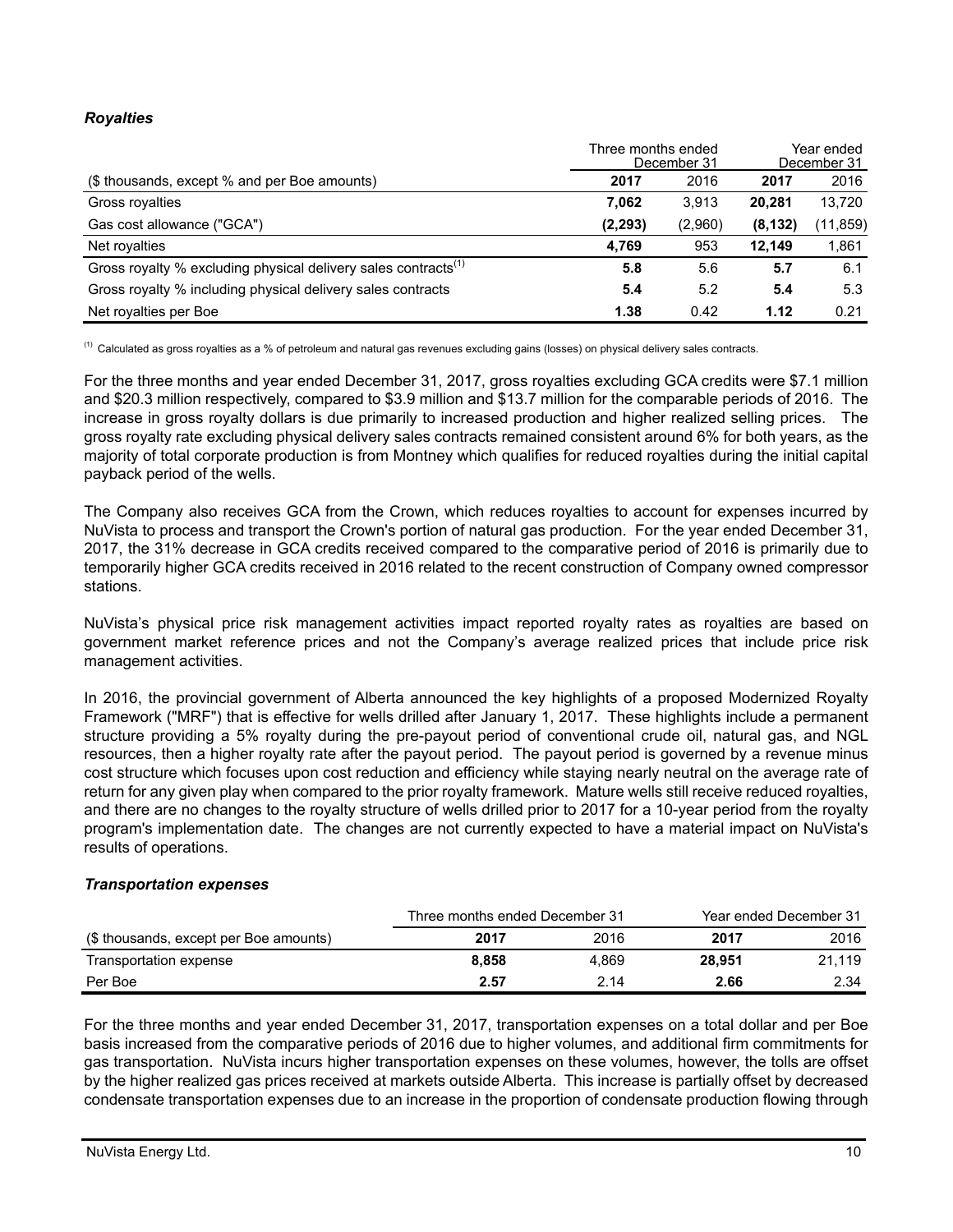third party liquids pipelines as opposed to being trucked. Compared to third quarter transportation expense of \$6.8 million (\$2.51/Boe), transportation expenses for the fourth quarter increased as a result of increased production and additional Dawn LTFP firm service that came into effect in November 2017.

### *Operating expenses*

|                                        | Three months ended December 31 |        |         | Year ended December 31 |  |
|----------------------------------------|--------------------------------|--------|---------|------------------------|--|
| (\$ thousands, except per Boe amounts) | 2017                           | 2016   | 2017    | 2016                   |  |
| Operating expenses                     | 33.247                         | 23.742 | 111.465 | 94.821                 |  |
| Per Boe                                | 9.65                           | 10.44  | 10.25   | 10.52                  |  |

For the three months and year ended December 31, 2017, operating expenses per Boe decreased 8% and 3% respectively from the comparative periods of 2016, due to increased production and operational efficiencies, increased utilization of the Elmworth and Bilbo compressor stations. Compared to third quarter operating expenses of \$27.7 million (\$10.26/Boe), fourth quarter operating expenses per Boe decreased as a result of higher production volumes from new wells and increased run time following the scheduled third party facility outage that occurred in the third quarter.

### *General and administrative expenses ("G&A")*

|                                        | Three months ended December 31 |         | Year ended December 31 |         |
|----------------------------------------|--------------------------------|---------|------------------------|---------|
| (\$ thousands, except per Boe amounts) | 2017                           | 2016    | 2017                   | 2016    |
| Gross G&A expenses                     | 6,372                          | 5,147   | 22.567                 | 22,436  |
| Overhead recoveries                    | (47)                           | (68)    | (453)                  | (427)   |
| Capitalized G&A                        | (1, 189)                       | (1,018) | (4,737)                | (5,380) |
| Net G&A expenses                       | 5,136                          | 4.061   | 17.377                 | 16,629  |
| Gross G&A per Boe                      | 1.85                           | 2.26    | 2.08                   | 2.49    |
| Net G&A per Boe                        | 1.49                           | 1.79    | 1.60                   | 1.84    |

As a result of continued focus on Wapiti Montney and disposition of non core properties, NuVista has continued to realize efficiencies, and gross G&A expenses have remained consistent on an annual basis despite growing production. On a per Boe basis, G&A expenses have decreased in both periods primarily due to increased production as well as the Company's continued focus on cost control.

The Company's policy of allocating and capitalizing G&A expenses associated with new capital projects remained unchanged in 2016 and 2017. G&A capitalized and operating recoveries are in accordance with industry practice.

### *Share-based compensation expense*

|                               | Three months ended December 31 |       | Year ended December 31 |       |
|-------------------------------|--------------------------------|-------|------------------------|-------|
| (\$ thousands)                | 2017                           | 2016  | 2017                   | 2016  |
| Stock options                 | 966                            | 721   | 3,387                  | 2,651 |
| Restricted stock units        |                                |       |                        | 499   |
| Director deferred share units | 487                            | 317   | 1,038                  | 751   |
| Restricted share awards       | 440                            | 326   | 1.544                  | 1,183 |
| Total                         | 1,893                          | 1.364 | 5,969                  | 5,084 |

Share-based compensation expense relates to the amortization of the fair value of stock option awards and restricted share awards ("RSA") and accruals for future payments under the restricted stock unit ("RSU") plan and director deferred share unit ("DSU") plan. The DSU plan was approved by shareholders at NuVista's annual and special meeting in May 2016. The increase in share-based compensation for the three months and year ended December 31,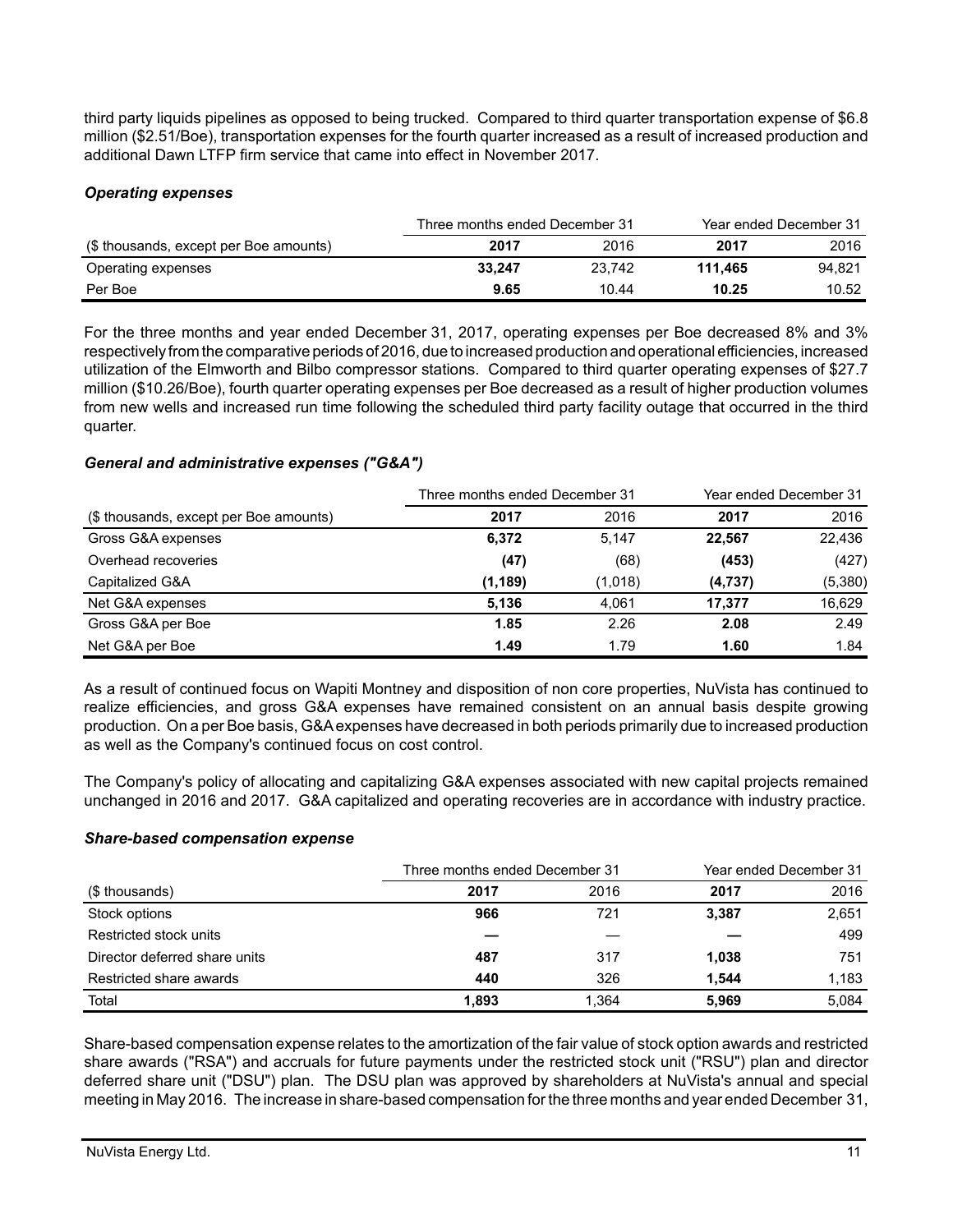2017 compared to the comparable periods of 2016 is due to the increase in the weighted average fair value of stock options granted in 2017 and the appreciation of the Company's share price compared to 2016.

During the second quarter of 2016, all outstanding RSUs became fully vested and the Company has not granted any further RSUs.

#### *Financing costs*

|                                              | Three months ended December 31 |       | Year ended December 31 |        |
|----------------------------------------------|--------------------------------|-------|------------------------|--------|
| (\$ thousands, except per Boe amounts)       | 2017                           | 2016  | 2017                   | 2016   |
| Interest on long-term debt (credit facility) | 1,274                          | 351   | 4,364                  | 6,161  |
| Interest on senior unsecured notes           | 1,875                          | 1,861 | 7,436                  | 3,899  |
| Interest expense                             | 3,149                          | 2,212 | 11,800                 | 10,060 |
| Accretion expense                            | 387                            | 365   | 1,524                  | 1,771  |
| Total financing costs                        | 3,536                          | 2.577 | 13.324                 | 11,831 |
| Interest expense per Boe                     | 0.91                           | 0.97  | 1.09                   | 1.12   |
| Total financing costs per Boe                | 1.03                           | 1.13  | 1.23                   | 1.31   |

Interest expense on long-term debt includes interest expenses on bank debt and standby charges on the Corporation's syndicated credit facilities. For the three months ended December 31, 2017 interest expense on longterm debt increased 263% from the comparable period in 2016 due to additional bank debt throughout the period, as well as larger available syndicated credit facilities on which standby fees are calculated. For the year ended December 31, 2017, interest on long-term debt decreased 29% from the comparable period in 2016 due to lower average debt levels throughout the period. Average borrowing costs on long term debt for the three months and year ended December 31, 2017 were 3.2% and 3.0% compared to average borrowing costs of 3.0% and 3.2% for the comparative periods of 2016.

Interest on the \$70.0 million senior unsecured notes issued June 22, 2016, for the three months and year ended December 31, 2017, is for the quarterly interest installment and accrued interest to the end of the period. Interest is accrued on the carrying value at the effective interest rate of 11.0%. The carrying value of senior unsecured notes at December 31, 2017 was \$67.7 million.

Accretion expense on asset retirement obligations decreased for the three months and year ended December 31, 2017 compared to the comparative periods of 2016, as a result of the decrease to the liability balance at December 31, 2017.

### *Adjusted funds flow*

A reconciliation of adjusted funds flow is presented in the following table:

|                                       | Three months ended December 31 |          | Year ended December 31 |         |
|---------------------------------------|--------------------------------|----------|------------------------|---------|
| (\$ thousands)                        | 2017                           | 2016     | 2017                   | 2016    |
| Cash provided by operating activities | 109.078                        | 52.724   | 224.680                | 126,751 |
| Add back:                             |                                |          |                        |         |
| Environmental remediation recovery    |                                |          | (2,550)                |         |
| Asset retirement expenditures         | 1.944                          | 3.185    | 9,813                  | 10.791  |
| Note receivable recovery              |                                |          |                        | (350)   |
| Change in non-cash working capital    | (35,090)                       | (15,212) | (31, 913)              | 649     |
| Adjusted funds flow <sup>(1)</sup>    | 75,932                         | 40.697   | 200,030                | 137,841 |

(1) Refer to "Non-GAAP measurements".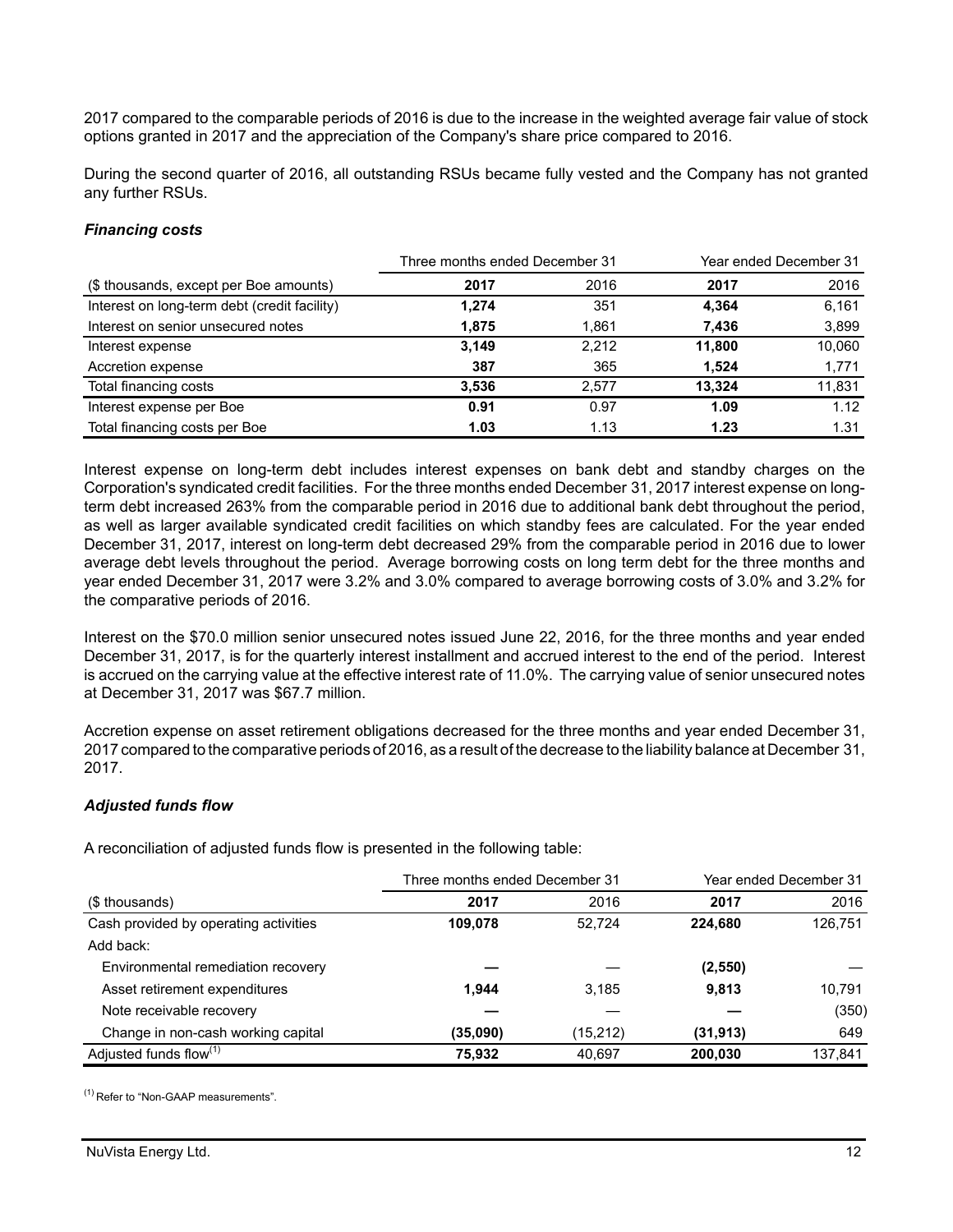The tables below summarize operating netbacks for the three months ended December 31, 2017 and 2016:

|                                               | Three months ended<br><b>December 31, 2017</b> | Three months ended<br>December 31, 2016 |           |         |
|-----------------------------------------------|------------------------------------------------|-----------------------------------------|-----------|---------|
| (\$ thousands, except per Boe amounts)        | \$                                             | \$/Boe                                  | \$        | \$/Boe  |
| Petroleum and natural gas revenues (1)        | 131,009                                        | 38.04                                   | 74,538    | 32.78   |
| Realized gain on financial derivatives        | 568                                            | 0.16                                    | 2,313     | 1.02    |
|                                               | 131,577                                        | 38.20                                   | 76,851    | 33.80   |
| Royalties                                     | (4,769)                                        | (1.38)                                  | (953)     | (0.42)  |
| Transportation expenses                       | (8, 858)                                       | (2.57)                                  | (4,869)   | (2.14)  |
| Operating expenses                            | (33, 247)                                      | (9.65)                                  | (23, 742) | (10.44) |
| Operating netback $(2)$                       | 84,703                                         | 24.60                                   | 47,287    | 20.80   |
| General and administrative                    | (5, 136)                                       | (1.49)                                  | (4,061)   | (1.79)  |
| Restricted stock units & deferred share units | (486)                                          | (0.14)                                  | (317)     | (0.14)  |
| Interest expense                              | (3, 149)                                       | (0.91)                                  | (2,212)   | (0.97)  |
| Adjusted funds flow netback <sup>(2)</sup>    | 75,932                                         | 22.06                                   | 40,697    | 17.90   |

(1) Includes price risk management gains of \$8.9 million (2016 - \$4.3 million gain) on physical delivery sales contracts.

(2) Refer to "Non-GAAP measurements".

For the three months ended December 31, 2017, NuVista's adjusted funds flow were \$75.9 million (\$0.44/share, basic), compared to \$40.7 million (\$0.24/share, basic) for the comparable period of 2016 and \$41.5 million (\$0.24/ share, basic) in the third quarter of 2017. The increased adjusted funds flow in the fourth quarter of 2017 compared to the fourth quarter of 2016 is primarily a result of higher realized commodity pricing and higher production, partially offset by lower realized gains from the commodity price risk management program.

The tables below summarize operating netbacks for the year ended December 31, 2017 and 2016:

| Year ended<br><b>December 31, 2017</b>            |            |         | Year ended<br>December 31, 2016 |         |
|---------------------------------------------------|------------|---------|---------------------------------|---------|
| (\$ thousands, except per Boe amounts)            | \$         | \$/Boe  | \$                              | \$/Boe  |
| Petroleum and natural gas revenues <sup>(1)</sup> | 377,746    | 34.75   | 257,252                         | 28.53   |
| Realized gain on financial derivatives            | 5,064      | 0.47    | 26,329                          | 2.92    |
|                                                   | 382,810    | 35.22   | 283,581                         | 31.45   |
| Royalties                                         | (12, 149)  | (1.12)  | (1,861)                         | (0.21)  |
| Transportation expenses                           | (28, 951)  | (2.66)  | (21, 119)                       | (2.34)  |
| Operating expenses                                | (111, 465) | (10.25) | (94, 821)                       | (10.52) |
| Operating netback <sup>(2)</sup>                  | 230,245    | 21.19   | 165,780                         | 18.38   |
| General and administrative                        | (17, 377)  | (1.60)  | (16, 629)                       | (1.84)  |
| Restricted stock units & deferred share units     | (1,038)    | (0.10)  | (1,250)                         | (0.14)  |
| Interest expense                                  | (11,800)   | (1.09)  | (10,060)                        | (1.12)  |
| Adjusted funds flow netback <sup>(2)</sup>        | 200,030    | 18.40   | 137,841                         | 15.28   |

 $<sup>(1)</sup>$  Includes price risk management gains of \$21.4 million (2016 - \$32.6 million gain) on physical delivery sales contracts.</sup>

(2) Refer to "Non-GAAP measurements".

For the year ended December 31, 2017, adjusted funds flow was \$200.0 million (\$1.15/share, basic) compared to \$137.8 million (\$0.87/share, basic) for the comparable period of 2016. Adjusted funds flow was higher than the comparable period of 2016 primarily due to higher production levels and realized commodity pricing, offset by lower realized gains and higher royalties, transportation and operating expenses.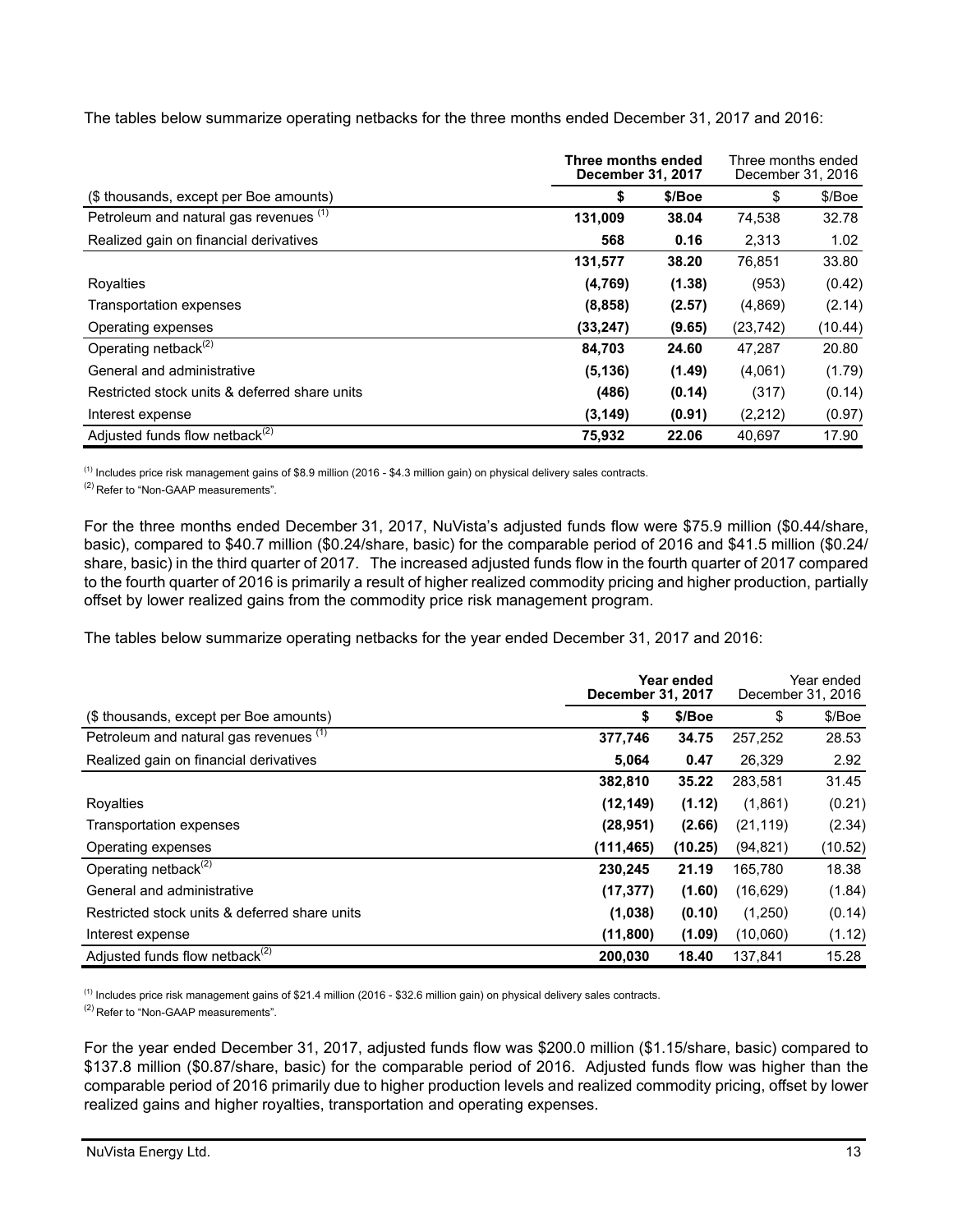## *Environmental remediation expense (recovery)*

During the third quarter of 2015, NuVista identified a leak in a remote pipeline carrying oil emulsion in its non core area of Northwest Alberta. The pipeline was immediately shut down and NuVista's emergency response plan was activated. In cooperation with local governmental regulators, First Nations, and with the assistance of qualified consultants, NuVista immediately commenced remediation and restoration activities. The Company recorded \$9.3 million in environmental remediation expense in 2015. The majority of the remediation has been completed, \$8.6 million has been spent and \$0.7 million remains as accrued environmental remediation liabilities. It is anticipated that the majority of the remaining remediation will occur through 2018. In the second quarter of 2017, the Company received insurance proceeds related to this event in the amount of \$2.6 million. These proceeds have been recognized as environmental remediation recovery.

The provision for accrued environmental remediation liability contains significant estimates and judgments about the scope, timing and costs of the work that will be required. The assumptions and estimates used are based on current information and are subject to revision in the future as further information becomes available to the Company.

## *Depletion, depreciation and amortization ("DD&A")*

|                                                       | Three months ended<br>December 31 |        | Year ended<br>December 31 |         |
|-------------------------------------------------------|-----------------------------------|--------|---------------------------|---------|
| (\$ thousands, except per Boe amounts)                | 2017                              | 2016   | 2017                      | 2016    |
| Depletion of oil and gas assets                       | 48,262                            | 22.102 | 121,913                   | 84,321  |
| Depreciation of fixed assets                          | 3,671                             | 3.339  | 13.675                    | 14,562  |
| DD&A expense                                          | 51,933                            | 25.441 | 135.588                   | 98,883  |
| Exploration and evaluation ("E&E") impairment expense | 1.427                             | 2.089  | 1.427                     | 2,089   |
| Total DD&A and impairment expense                     | 53.360                            | 27.530 | 137.015                   | 100,972 |
| DD&A rate per Boe                                     | 15.08                             | 11.19  | 12.47                     | 10.97   |

DD&A expense for three months and year ended December 31, 2017 was \$51.9 million (\$15.08/Boe) and \$135.6 million (\$12.47/Boe) respectively, compared to \$25.4 million (\$11.19/Boe) and \$98.9 million (\$10.97/Boe) for the comparable periods of 2016, and \$29.7 million (\$10.98/Boe) in the third quarter of 2017.

For the three months and year ended December 31, 2017, DD&A expense increased on a total dollar and per Boe basis compared to the comparable periods of 2016 and the third quarter of 2017. Substantially all of the net book value of PP&E for the CGUs excluding Wapiti Montney was depleted at year end as a result of minimal reserves assigned to those CGUs in the year end reserve report. The amount of DD&A expense on these non core CGUs was \$18.2 million, resulting in an increase in the DD&A rate for the year ended December 31, 2017 to be \$12.47/ Boe compared to \$10.97/Boe in the comparable period of 2016.

The Wapiti Montney DD&A rate per Boe for three months and year ended December 31, 2017 decreased to \$9.87/ Boe and \$10.55/Boe compared to \$10.82/Boe and \$11.21/Boe for the comparable periods of 2016, and \$10.63/Boe in the third quarter of 2017. This decrease is a result of improved year end reserves.

During the year ended December 31, 2017, there were no indicators of impairment or reversal of impairment identified on any of the Company's CGU's within property, plant & equipment.

At December 31, 2017, there were indicators of impairment for exploration & evaluation assets ("E&E") in NuVista's non core CGUs that the carrying amount of E&E is not likely to be recovered and an impairment test was performed on these E&E assets. The impairment test resulted in an impairment charge totaling \$1.4 million in the Shallow Gas, Deep Gas, and North Gas CGUs. This charge has been included in depletion, depreciation, amortization and impairment expense. At December 31, 2017, there were no indicators of impairment in the Wapiti Montney CGU. The remaining net book value of E&E at December 31, 2017 is all attributed to the Wapiti Montney CGU.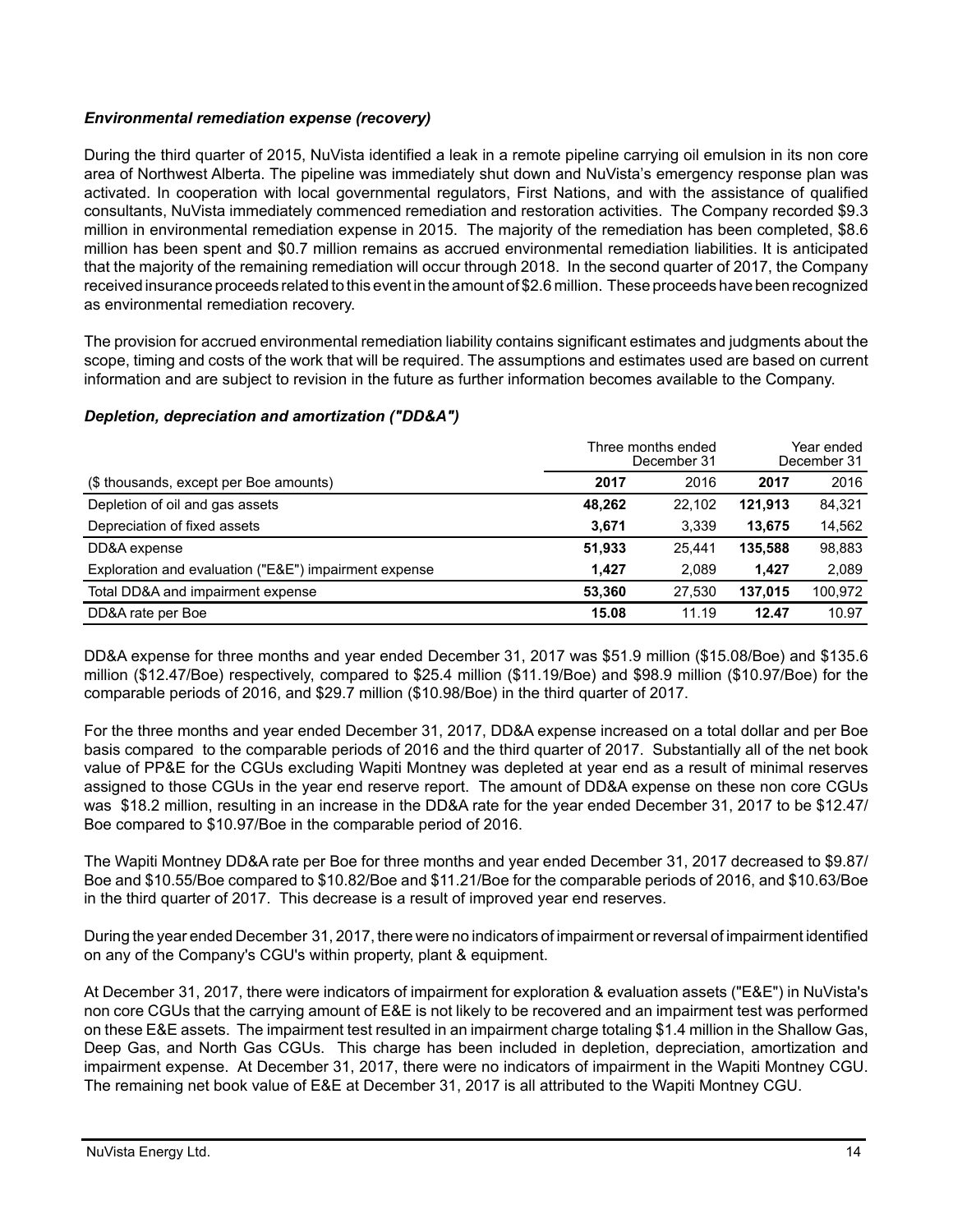## *Exploration and evaluation ("E&E") expense*

|                                        | Three months ended December 31 |      | Year ended December 31 |      |
|----------------------------------------|--------------------------------|------|------------------------|------|
| (\$ thousands, except per Boe amounts) | 2017                           | 2016 | 2017                   | 2016 |
| Exploration and evaluation expense     | 6.888                          | 459  | 6.932                  | 827  |
| Per Boe                                | 2.00                           | 0.20 | 0.64                   | 0.09 |

Exploration and evaluation expense relates to the cost of mineral land expiries that were classified as E&E assets.

### *Asset retirement obligations*

| (\$ thousands)                          | 2017    | 2016      |
|-----------------------------------------|---------|-----------|
| Balance, January 1                      | 75,463  | 101,818   |
| Accretion expense                       | 1,524   | 1,771     |
| Liabilities incurred                    | 3,698   | 2,332     |
| Liabilities disposed                    | (3,272) | (13, 753) |
| Change in estimates and discount rate   | 4,830   | (5,914)   |
| Liabilities settled                     | (9,813) | (10, 791) |
| Balance, end of period                  | 72,430  | 75,463    |
| Expected to be incurred within one year | 14,250  | 8,800     |
| Expected to be incurred beyond one year | 58,180  | 66.663    |

Asset retirement obligations ("ARO") are based on estimated costs to reclaim and abandon ownership interests in oil and natural gas assets including well sites, gathering systems and processing facilities. At December 31, 2017, NuVista had an ARO balance of \$72.4 million as compared to \$75.5 million as at December 31, 2016. The liability was discounted using a risk free discount rate of 2.4% at December 31, 2017 (December 31, 2016 – 2.3%). At December 31, 2017, the estimated total undiscounted amount of cash flow required to settle NuVista's ARO was \$75.9 million (December 31, 2016 – \$71.3 million). The majority of the costs are expected to be incurred between 2018 and 2037. The decrease in ARO in the year ended December 31, 2017 is primarily a result of NuVista's ongoing abandonment program and liabilities disposed. Actual ARO expenditures for the three months and year ended December 31, 2017 were \$0.9 million and \$9.8 million respectively, compared to \$3.2 million and \$10.8 million for the comparable periods of 2016.

There are uncertainties related to asset retirement obligations and the impact on the financial statements could be material, as the eventual timing and expected costs to settle these obligations could differ from our estimates. The main factors that could cause expected costs to differ are changes to laws, regulations, reserve estimates, costs and technology. Any reclamation or abandonment expenditures will generally be funded from cash flow from operating activities.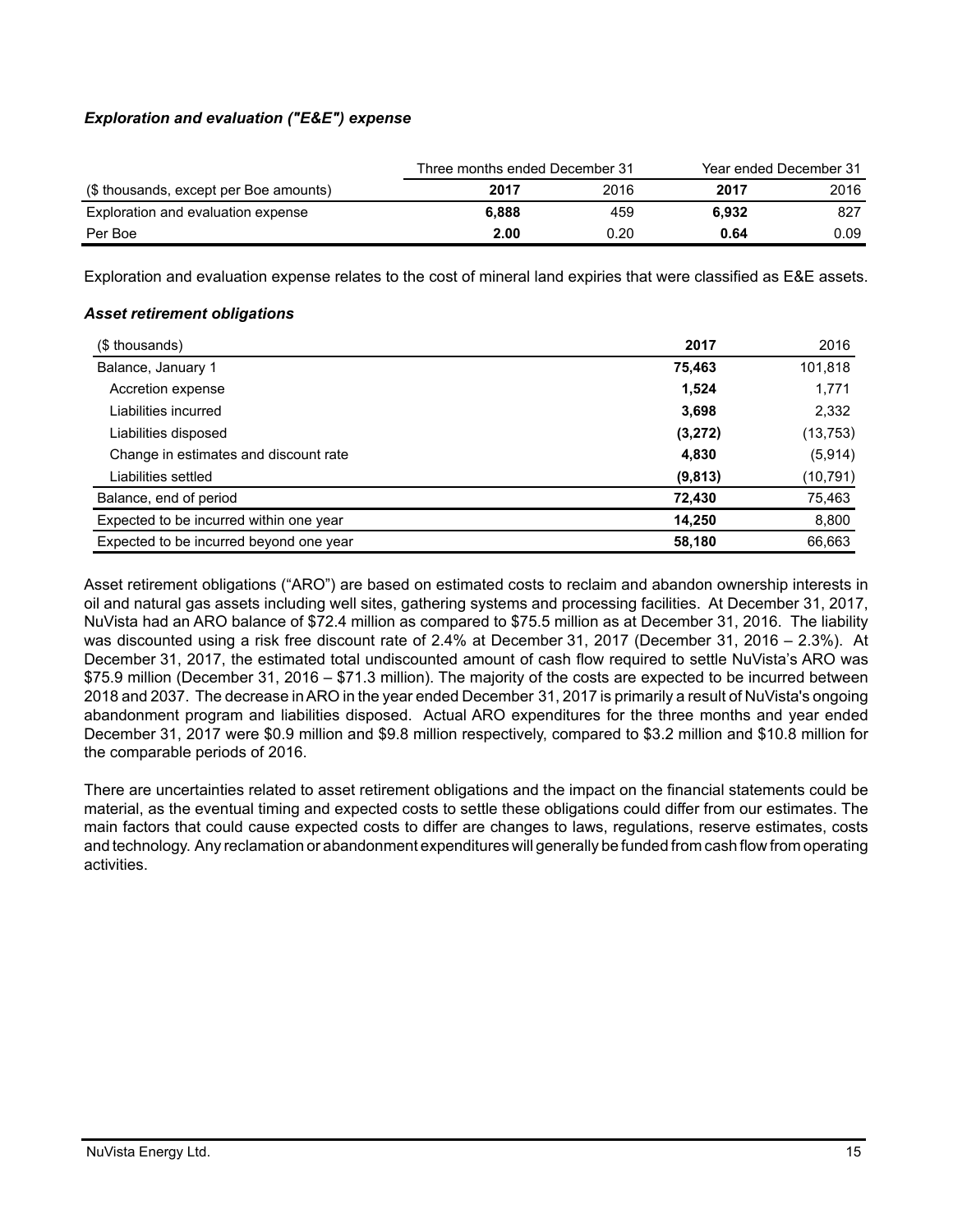## *Capital expenditures*

|                                                                                   | Three months ended December 31 |        |         | Year ended December 31 |
|-----------------------------------------------------------------------------------|--------------------------------|--------|---------|------------------------|
| (\$ thousands)                                                                    | 2017                           | 2016   | 2017    | 2016                   |
| Exploration and evaluation assets and property plant and equipment <sup>(1)</sup> |                                |        |         |                        |
| Land and retention costs                                                          | (493)                          | 73     | 510     | 718                    |
| Geological and geophysical                                                        | 1,303                          | 835    | 5,201   | 5,377                  |
| Drilling and completion                                                           | 30,677                         | 43.107 | 246,727 | 141,665                |
| Facilities and equipment                                                          | 7,801                          | 11,583 | 61,350  | 41,074                 |
| Corporate and other                                                               | 811                            | 187    | 1.514   | 227                    |
| Total capital expenditures                                                        | 40.099                         | 55,785 | 315,302 | 189.061                |

 $<sup>(1)</sup>$  Includes cash paid capital, excludes non cash items.</sup>

Capital expenditures for the three months ended December 31, 2017 were lower than the comparative period in 2016 due to fewer wells drilled in the quarter compared to the prior year, in addition to realizing continued reductions in drilling and completion costs as a result of efficiencies gained from multi-well pad drilling. The Company focused 77% of its capital expenditures on drilling and completion activities, with 19% on facilities and equipment, primarily related to bringing wells on production and adding additional compression.

Capital expenditures for the year ended December 31, 2017 are higher than the comparable period of 2016, consistent with higher budgeted capital activity. During 2017, the Company drilled 10 more wells, completed 14 more wells, and brought 9 more wells onto production in the year in comparison to 2016, with substantially all capital expenditures in both years spent on liquids-rich natural gas projects in our Wapiti Montney core area. Of the \$315.3 million capital spent in 2017, \$314.5 million was spent on property, plant and equipment expenditures, and \$0.8 million was spent on exploration and evaluation expenditures.

## *Acquisitions and dispositions*

For the year ended December 31, 2017, total proceeds from non core property dispositions were \$2.2 million, resulting in a loss on dispositions of \$6.8 million, as compared to proceeds of \$76.0 million in the comparable period of 2016, resulting in a loss of \$0.5 million, primarily from the sale of assets in the Wapiti Sweet operating area in the second quarter of 2016.

## *Deferred income taxes*

For the year ended December 31, 2017, the provision for income taxes was a benefit of \$17.4 million, compared to a benefit of \$1.6 million in the comparable period of 2016. At December 31, 2017, the Company recognized the full benefit of the Company's tax pool balances exceeding accounting carrying values. With total forecast cash flows net of future development capital on a total proved basis exceeding the Company's tax pools, the Company is forecast to utilize all of the existing tax pools and as a result has recognized a deferred tax asset. At December 31, 2016, a full valuation allowance was taken against the deferred tax asset.

## *Tax pools*

At December 31, 2017, NuVista had approximately \$1.1 billion (2016 – \$923.0 million) of estimated tax pools available for deduction against future years' taxable income. The Company does not forecast to be cash taxable in the current 5 year plan.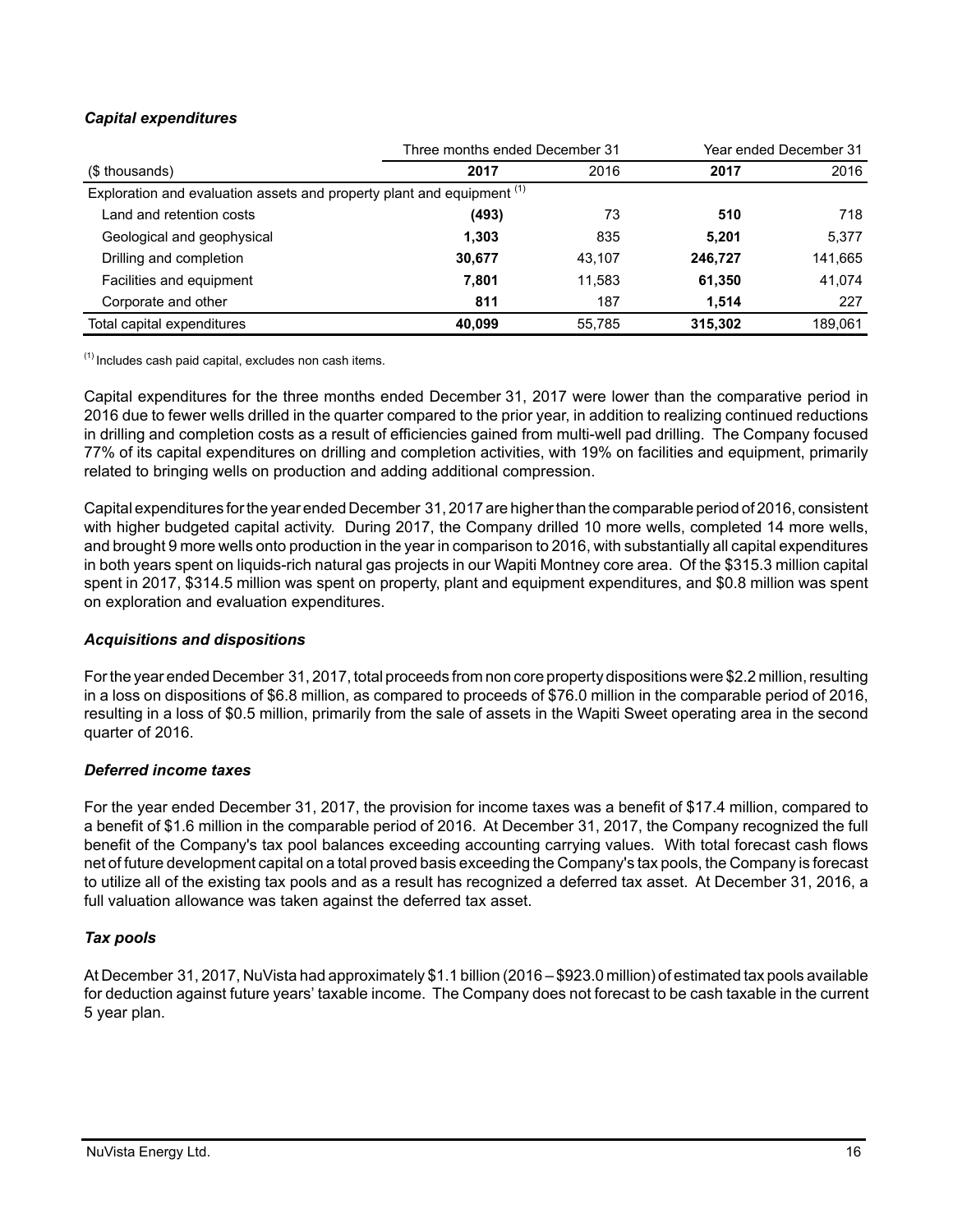|                                               | Available tax pools | Maximum annual deduction |
|-----------------------------------------------|---------------------|--------------------------|
| (\$ thousands)                                | 2017                | $\%$                     |
| Canadian exploration expense                  | 239,000             | 100%                     |
| Canadian development expense                  | 352,000             | 30% declining balance    |
| Canadian oil and natural gas property expense | 63,000              | 10% declining balance    |
| Undepreciated capital cost                    | 202,000             | 25% declining balance    |
| Non-capital losses                            | 231,000             | 100%                     |
| Other                                         | 5,000               | various rates            |
| Total federal tax pools                       | 1,092,000           |                          |
| Additional Alberta tax pools                  | 13,000              | 100%                     |
|                                               |                     |                          |

### *Net earnings (loss)*

|                                          | Three months ended December 31 |       |        | Year ended December 31 |
|------------------------------------------|--------------------------------|-------|--------|------------------------|
| (\$ thousands, except per share amounts) | 2017                           | 2016  | 2017   | 2016                   |
| Net earnings (loss)                      | 34.651                         | 1.135 | 94.368 | (1,653)                |
| Per share - basic                        | 0.20                           | 0.01  | 0.54   | (0.01)                 |
| Per share - diluted                      | 0.20                           | 0.01  | 0.54   | (0.01)                 |

The increase in net earnings for the three months and year ended December 31, 2017 compared to the prior year comparative periods is primarily a result of the increased adjusted funds flow, increased unrealized hedging gains and an increase in the deferred income tax benefit.

### *Liquidity and capital resources*

### *Long-term debt (credit facility)*

At December 31, 2017, the Company had a \$310.0 million (December 31, 2016 - \$200 million) extendible revolving term credit facility available from a syndicate of Canadian chartered banks. Borrowing under the credit facility may be made by prime loans, bankers' acceptances and/or US libor advances. These advances bear interest at the bank's prime rate and/or at money market rates plus a borrowing margin. The credit facility is secured by a first floating charge debenture, general assignment of book debts and NuVista's oil and natural gas properties and equipment. The credit facility has a 364-day revolving period and is subject to an annual review by the lenders, at which time a lender can extend the revolving period or can request conversion to a one year term loan. During the revolving period, a review of the maximum borrowing amount occurs semi-annually on October 31 and April 30. During the term period, no principal payments would be required until a year after the revolving period matures on the annual renewal date of April 30, in the event the credit facility is reduced or not renewed. As such, the credit facility is classified as long-term. The credit facility does not contain any financial covenants but NuVista is subject to various industry standard non-financial covenants. Compliance with these covenants is monitored on a regular basis and as at December 31, 2017, NuVista was in compliance with all covenants.

The semi annual review was completed in the fourth quarter with an increase to the credit facility to \$310 million. The next annual review is scheduled for on or before April 30, 2018.

### *Senior unsecured notes*

On June 22, 2016, the Company issued \$70 million of 9.875% senior unsecured notes ("2021 Notes") with a 5 year term by way of private placement. Proceeds net of discount and costs amounted to \$66.9 million. Interest is payable in equal quarterly installments in arrears. The 2021 Notes are fully and unconditionally guaranteed as to the payment of principal and interest, on a senior unsecured basis by the Company. There are no maintenance financial covenants.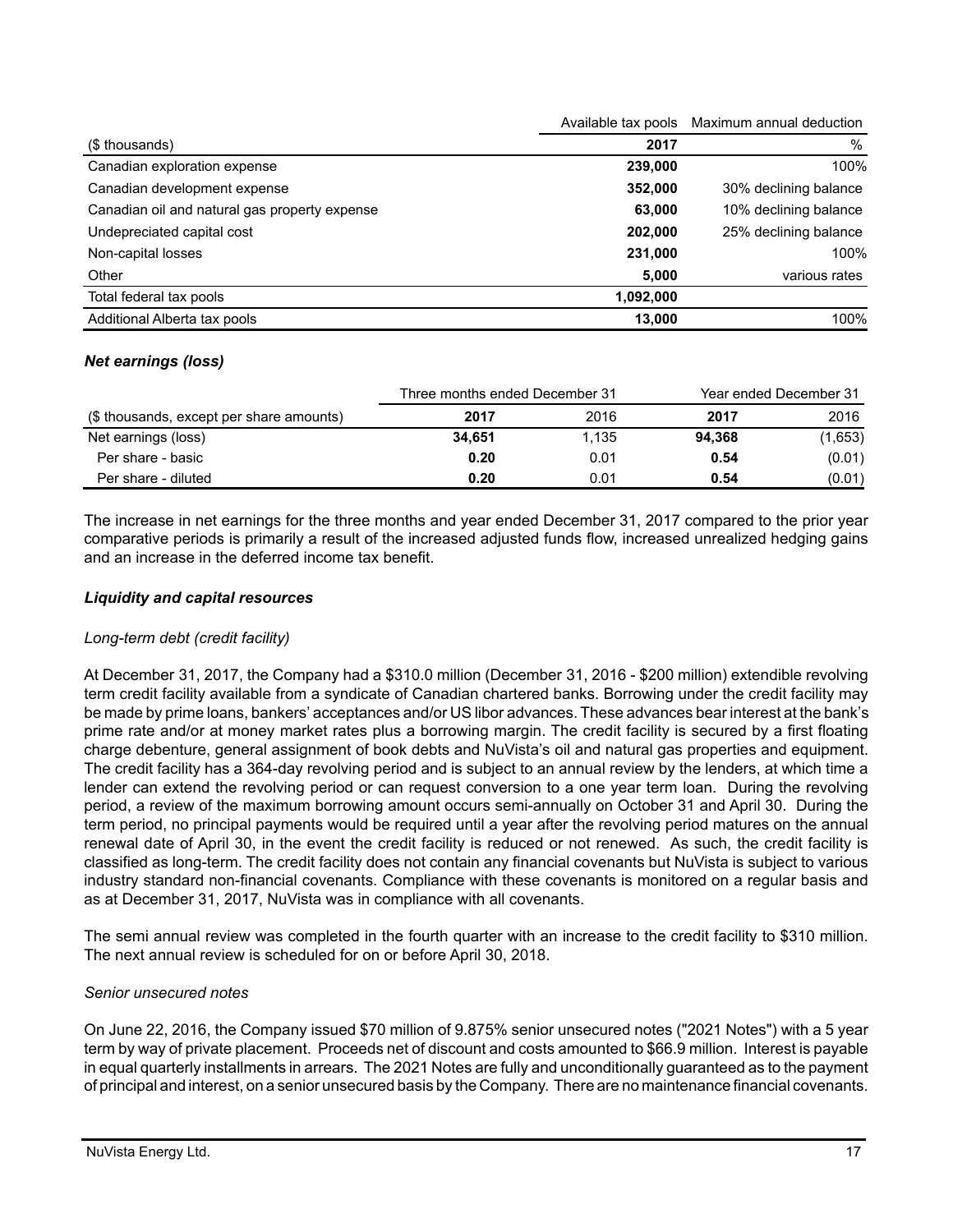The 2021 Notes are non callable by the Company prior to the two and a half year anniversary of the issuance date. At any time on or after December 22, 2018, the Company may redeem all or part of the 2021 Notes at the redemption prices set forth in the table below plus any accrued and unpaid interest:

| 12 month period ended: | Percentage |
|------------------------|------------|
| December 22, 2019      | 104.938%   |
| December 22, 2020      | 102.469%   |
| December 22, 2021      | 100.000%   |

If a change of control occurs, each holder of 2021 Notes will have the right to require the Company to purchase all or any part of that holder's 2021 Notes for an amount in cash equal to 101% of the aggregate principal repurchased plus accrued and unpaid interest.

*Subsequent event*

On March 2, 2018, the Company issued \$220.0 million aggregate principal amount of 6.50% senior unsecured notes due March 2, 2023 ("2023 Notes"). Interest is payable semi-annually in arrears. The 2023 Notes are fully and unconditionally guaranteed as to the payment of principal and interest, on a senior unsecured basis by the Company. There are no maintenance or financial covenants.

The 2023 Notes are non-callable by the Company prior to March 2, 2020. At any time on or after March 2, 2020, the Company may redeem all or part of the 2023 Notes at the redemption prices set forth in the table below plus any accrued and unpaid interest:

| 12 month period ended: | Percentage |
|------------------------|------------|
| March 2, 2021          | 103.250%   |
| March 2, 2022          | 101.625%   |
| March 2, 2023          | 100.000%   |

If a change of control occurs, each holder of the 2023 Notes will have the right to require the Company to purchase all or any part of that holder's 2023 Notes for an amount in cash equal to 101% of the aggregate principal repurchased plus accrued and unpaid interest.

Part of the proceeds from the 2023 Notes were used to redeem all of the Company's existing 2021 Notes. The full aggregate principal amount of \$70.0 million was redeemed plus an agreed redemption premium of \$6.6 million.

*Net debt (2)*

The following is a summary of market capitalization, net debt, and net debt to annualized current quarter adjusted funds flow:

| (\$ thousands)                                                      | <b>December 31, 2017</b> | December 31, 2016 |
|---------------------------------------------------------------------|--------------------------|-------------------|
| Common shares outstanding                                           | 174.004                  | 172,746           |
| Share price <sup>(1)</sup>                                          | 8.02                     | 6.94              |
| Total market capitalization                                         | 1,395,512                | 1,198,857         |
| Adjusted working capital deficit <sup>(2)</sup>                     | 2,784                    | 15,536            |
| Senior unsecured notes                                              | 67,680                   | 67,156            |
| Long-term debt (credit facility)                                    | 125,725                  |                   |
| Net debt $(2)$                                                      | 196,189                  | 82,692            |
| Annualized current quarter adjusted funds flow <sup>(2)</sup>       | 303,728                  | 162,788           |
| Net debt to annualized current quarter adjusted funds flow $^{(2)}$ | 0.6                      | 0.5               |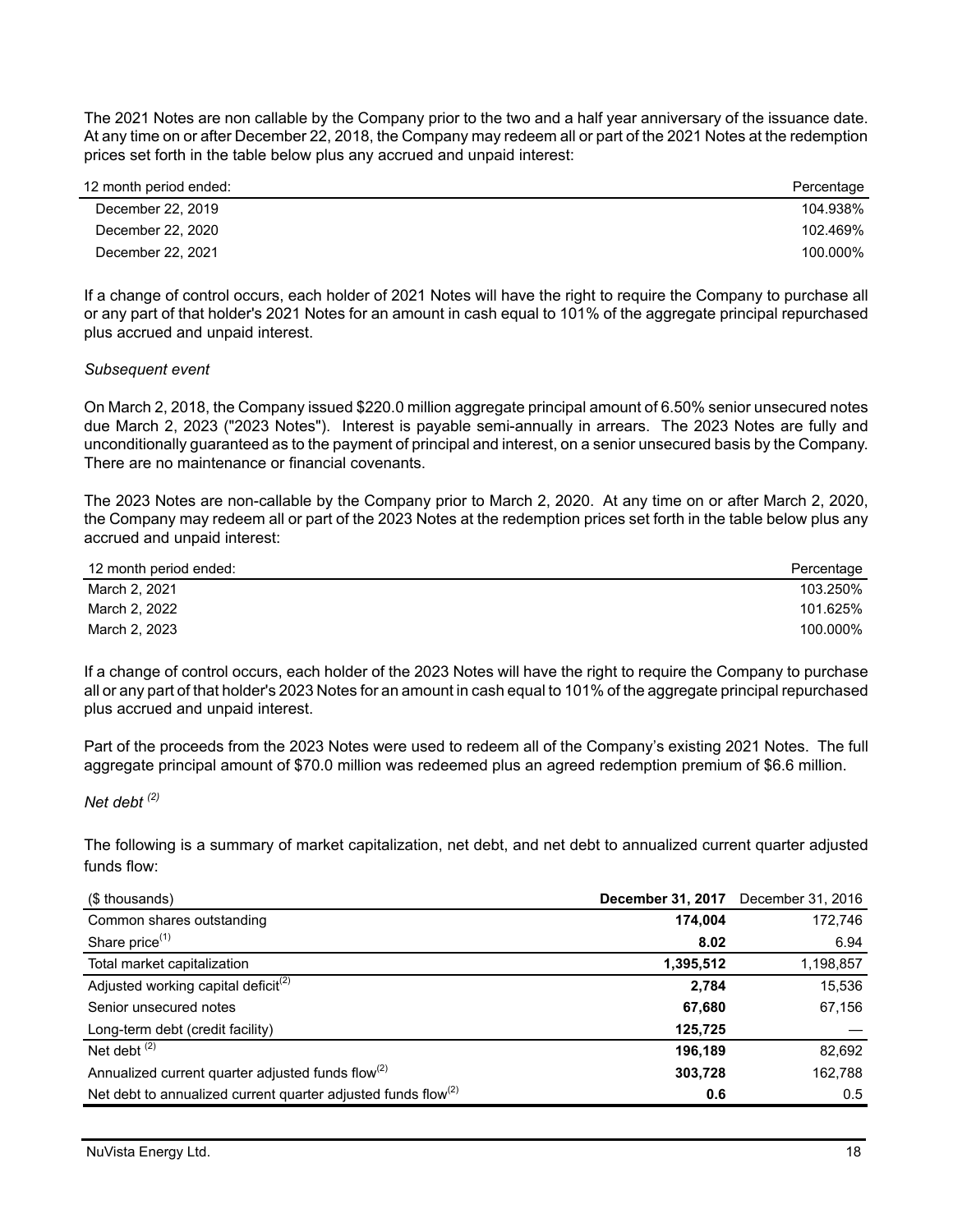<sup>(1)</sup> Represents the closing share price on the Toronto Stock Exchange on the last trading day of the period.

(2) Refer to the "Non-GAAP measurements".

As at December 31, 2017, net debt was \$196.2 million, resulting in a net debt to annualized current quarter adjusted funds flow ratio of 0.6x. NuVista's long term strategy is to maintain a net debt to annualized current quarter adjusted funds flow ratio of approximately 1.5x. The actual ratio may fluctuate on a quarterly basis above or below targeted levels due to a number of factors including facility outages, commodity prices and the timing of acquisitions and dispositions. At December 31, 2017, NuVista had an adjusted working capital deficit of \$2.8 million. Adjusted working capital is current assets less current liabilities excluding the current portion of the fair value of the financial derivative assets and liabilities and the current portion of asset retirement obligations. The Company believes it is appropriate to exclude these amounts when assessing financial leverage. At December 31, 2017, NuVista had drawn \$125.7 million on its long-term debt (credit facility) and had outstanding letters of credit of \$13.2 million which reduce the credit available on the credit facility, leaving \$171.1 million of unused credit facility capacity based on the committed credit facility of \$310.0 million.

NuVista plans to monitor its 2018 business plan and adjust its budgeted capital program of \$270 to \$310 million in the context of commodity prices and net debt levels. NuVista plans to finance its 2018 capital program with adjusted funds flow, and proceeds from a senior unsecured note issuance, and the credit facility.

As at December 31, 2017, there were 174.0 million common shares outstanding. In addition, there were 6.5 million stock options with an average exercise price of \$7.43 per option and 0.6 million RSAs outstanding.

### *Contractual obligations and commitments*

NuVista enters into contract obligations as part of conducting business. The following is a summary of NuVista's contractual obligations and commitments as at December 31, 2017:

| (\$ thousands)                                  | Total     | 2018   | 2019   | 2020   | 2021    | 2022    | Thereafter |
|-------------------------------------------------|-----------|--------|--------|--------|---------|---------|------------|
| Transportation and<br>processing <sup>(1)</sup> | 988.645   | 83.178 | 86,900 | 95.513 | 107.707 | 107.437 | 507,910    |
| Office lease                                    | 14.627    | 1.814  | 1.814  | 826. ا | 1.887   | 1.893   | 5,393      |
| Total commitments                               | 1,003,272 | 84.992 | 88.714 | 97.339 | 109.594 | 109.330 | 513,303    |

 $<sup>(1)</sup>$  Certain of the transportation and processing commitments are secured by outstanding letters of credit of \$12.8 million at December 31, 2017</sup> (December 31, 2016 - \$16.5 million)

## *Off "balance sheet" arrangements*

NuVista has certain lease arrangements, all of which are reflected in the contractual obligations and commitments table, which were entered into in the normal course of operations. All leases have been treated as operating leases whereby the lease payments are included in operating expenses or general and administrative expenses depending on the nature of the lease.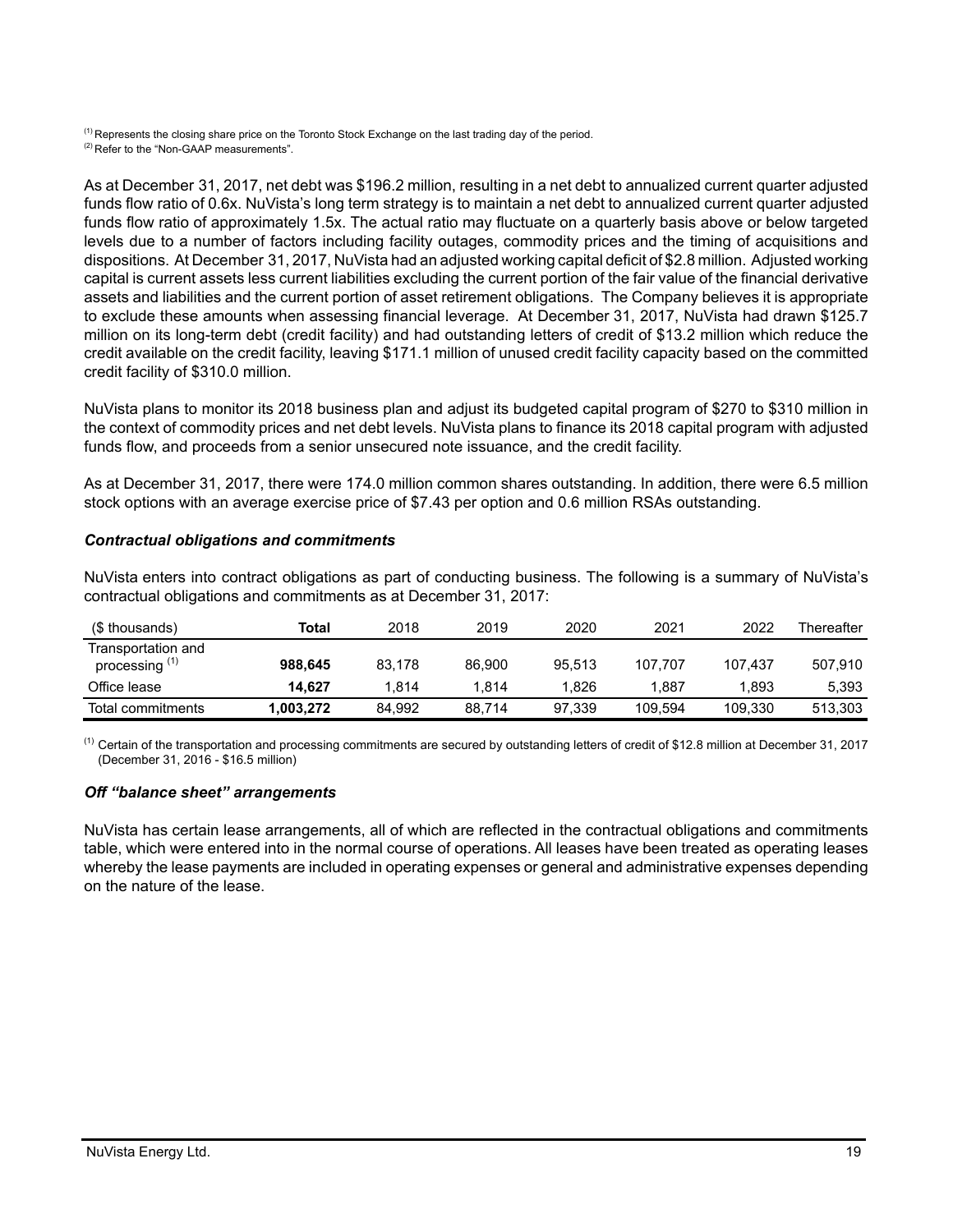## *Annual financial information*

The following table highlights selected annual financial information for the years ended December 31, 2017, 2016 and 2015:

| (\$ thousands, except per share amounts) | 2017      | 2016    | 2015       |
|------------------------------------------|-----------|---------|------------|
| Petroleum and natural gas revenues       | 377.746   | 257,252 | 225,685    |
| Net earnings (loss)                      | 94.368    | (1,653) | (172, 925) |
| Per basic and diluted share              | 0.54      | (0.01)  | (1.16)     |
| Balance sheet information                |           |         |            |
| Total assets                             | 1,186,419 | 961.240 | 981,637    |
| Long-term debt                           | 125,725   |         | 196,733    |
| Shareholders' equity                     | 863.579   | 756.029 | 629,639    |

### *Quarterly financial information*

The following table highlights NuVista's performance for the eight quarterly reporting periods from March 31, 2016 to December 31, 2017:

| (\$ thousands, except                 | 2017          |         |               |        | 2016   |        |               |        |
|---------------------------------------|---------------|---------|---------------|--------|--------|--------|---------------|--------|
| per share amounts)                    | <b>Dec 31</b> | Sep 30  | <b>Jun 30</b> | Mar 31 | Dec 31 | Sep 30 | <b>Jun 30</b> | Mar 31 |
| Production (Boe/d)                    | 37,435        | 29,405  | 25.454        | 26,731 | 24,716 | 24,898 | 23.451        | 25,484 |
| Petroleum and natural gas<br>revenues | 131,009       | 83.100  | 79,401        | 84,236 | 74,538 | 65,155 | 57.840        | 59,720 |
| Net earnings (loss)                   | 34,651        | (4,366) | 25,767        | 38,317 | 1,135  | 2,079  | (7, 320)      | 2,453  |
| Net earnings (loss)                   |               |         |               |        |        |        |               |        |
| Per basic and diluted share           | 0.20          | (0.03)  | 0.15          | 0.22   | 0.01   | 0.01   | (0.05)        | 0.02   |
| Adjusted funds flow                   | 75,932        | 41,526  | 39,318        | 43,254 | 40,697 | 31,237 | 35,619        | 30,288 |
| Per basic and diluted share           | 0.44          | 0.24    | 0.23          | 0.25   | 0.24   | 0.20   | 0.23          | 0.20   |

NuVista's Montney production volumes have been increasing with substantially all of the Company's capital expenditures allocated to Wapiti Montney and successful drilling and production performance in that core area. Total Company production increases have more than offset production from non core property dispositions. Over the prior eight quarters, quarterly revenue has been in a range of \$57.8 million to \$131.0 million with revenue primarily influenced by production volumes and commodity prices. Net earnings (losses) have been in a range of a net loss of \$7.3 million to net earnings of \$38.3 million with earnings primarily influenced by impairments, gains and losses from disposal of assets, production volumes, commodity prices, realized and unrealized gains and losses on financial derivatives and deferred income taxes.

### *Critical accounting estimates*

Management is required to make judgments, assumptions and estimates in applying its accounting policies which have significant impact on the financial results of NuVista. The following outline the accounting policies involving the use of estimates that are critical to understanding the financial condition and results of operations of NuVista.

(a) *Oil and natural gas reserves* – Oil and natural gas reserves, as defined by the Canadian Securities Administrators in National Instrument 51-101 with reference to the Canadian Oil and Natural Gas Evaluation Handbook, are those reserves that can be estimated with a high degree of certainty to be recoverable. It is likely that the actual remaining quantities recovered will exceed the estimated reserves.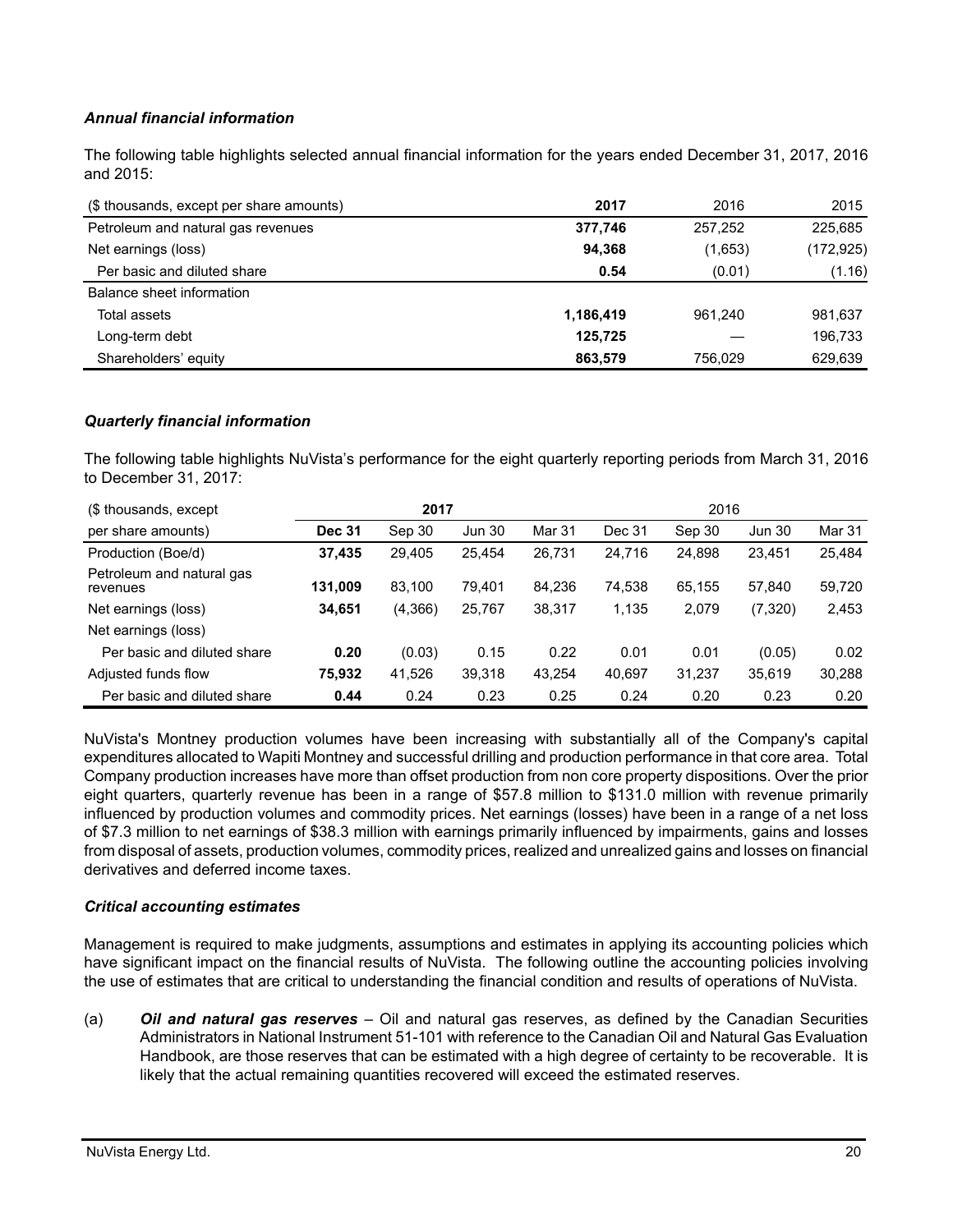An independent reserve evaluator using all available geological and reservoir data as well as historical production data has prepared NuVista's oil and natural gas reserve estimates. Estimates are reviewed and revised as appropriate. Revisions occur as a result of changes in prices, costs, fiscal regimes, reservoir performance or a change in NuVista's development plans.

(b) *Depletion, depreciation, amortization and impairment* – Property, plant and equipment is measured at cost less accumulated depletion, depreciation, amortization and impairment losses. The net carrying value of property, plant and equipment and estimated future development costs is depleted using the unit-ofproduction method based on estimated proved and probable reserves. Changes in estimated proved and probable reserves or future development costs have a direct impact in the calculation of depletion expense.

NuVista is required to use judgment when designating the nature of oil and gas activities as exploration and evaluation assets or development and production assets within property, plant and equipment. Exploration and evaluation assets and development and production assets are aggregated into CGUs based on their ability to generate largely independent cash flows. The allocation of NuVista's assets into CGUs requires significant judgment with respect to use of shared infrastructure, existence of active markets for NuVista's products and the way in which management monitors operations.

Exploration and evaluation expenditures relating to activities to explore and evaluate oil and natural gas properties are initially capitalized and include costs associated with the acquisition of licenses, technical services and studies, seismic acquisition, exploration drilling and testing, directly attributable overhead and administration expenses, and costs associated with retiring the assets. Exploration and evaluation assets are carried forward until technical feasibility and commercial viability of extracting a mineral resource is determined. Technical feasibility and commercial viability of extracting a mineral resource is considered to be determined when proved and/or probable reserves are determined to exist. E&E assets are tested for impairment when facts and circumstances suggest that the carrying amount of E&E assets may exceed their recoverable amount, by comparing the relevant costs to the fair value of CGUs, aggregated at the segment level. The determination of the fair value of CGUs requires the use of assumptions and estimates including quantities of recoverable reserves, production quantities, future commodity prices and development and operating costs. Changes in any of these assumptions, such as a downward revision in reserves, decrease in commodity prices or increase in costs, could impact the fair value.

NuVista assesses property, plant and equipment for impairment whenever events or changes in circumstances indicate that the carrying value of an asset or group of assets may not be recoverable. If any such indication of impairment exists, NuVista performs an impairment test related to the specific CGU. The determination of fair value of CGUs requires the use of assumptions and estimates including quantities of recoverable reserves, production quantities, future commodity prices and development and operating costs. Changes in any of these assumptions, such as a downward revision in reserves, decrease in commodity prices or increase in costs, could impact the fair value.

- (c) *Asset retirement obligations* The asset retirement obligations are estimated based on existing laws, contracts or other policies. The fair value of the obligation is based on estimated future costs for abandonments and reclamations discounted at a risk free rate. The costs are included in property, plant and equipment and amortized over its useful life. The liability is adjusted each reporting period to reflect the passage of time, with the accretion expense charged to net earnings, and for revisions to the estimated future cash flows. By their nature, these estimates are subject to measurement uncertainty and the impact on the financial statements could be material.
- (d) *Income taxes* The determination of income and other tax liabilities requires interpretation of complex laws and regulations often involving multiple jurisdictions. All tax filings are subject to audit and potential reassessment after the lapse of considerable time. Accordingly, the actual income tax asset may differ significantly from that estimated and recorded.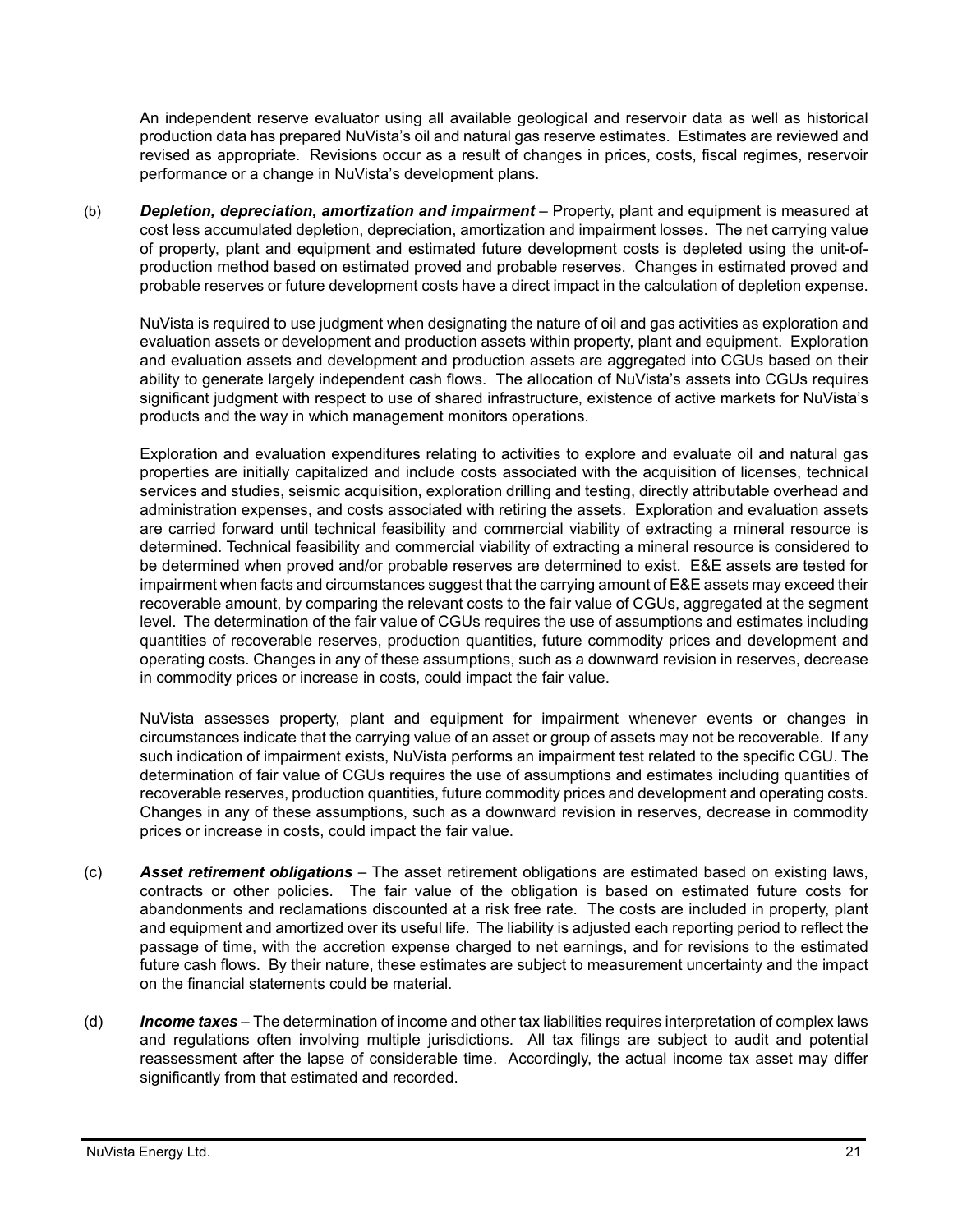### *Update on financial reporting matters*

#### *Future accounting changes*

In April 2016, the IASB issued its final amendments to IFRS 15 *Revenue from Contracts with Customers*, which replaces IAS 18 *Revenue*, IAS 11 *Construction Contracts*, and related interpretations. IFRS 15 provides a single, principles-based five-step model to be applied to all contracts with customers. The standard requires an entity to recognize revenue to reflect the transfer of goods and services for the amount it expects to receive, when control is transferred to the purchaser. Disclosure requirements have also been expanded. The standard is required to be adopted either retrospectively or using a modified retrospective approach for annual periods beginning on or after January 1, 2018, with earlier adoption permitted. IFRS 15 will be applied by NuVista on January 1, 2018. The Company has substantially completed its review of various revenue streams and underlying contracts with customers. It has been concluded that the adoption of IFRS 15 will not have a material impact on NuVista's net income and financial position. NuVista will provide enhanced disclosures in the notes to its financial statements beginning in Q1 2018, including disclosing the Company's disaggregated revenue streams by product type.

In July 2014, the IASB issued IFRS 9, "Financial Instruments" to replace IAS 39, "Financial Instruments: Recognition and Measurement". The standard supersedes earlier versions of IFRS 9 and completes the IASB's project to replace *IAS 39 Financial Instruments: Recognition and Measurement*. IFRS 9 introduces a single approach to determine whether a financial asset is measured at amortized cost or fair value and replaces the multiple rules in IAS 39. The approach is based on how an entity manages its financial instruments in the context of its business model and the contractual cash flow characteristics of the financial assets. For financial liabilities, IFRS 9 retains most of the requirements of IAS 39; however, where the fair value option is applied to financial liabilities, any change in fair value resulting from an entity's own credit risk is recorded in OCI rather than the statement of income, unless this creates an accounting mismatch. IFRS 9 also contains a new model to be used for hedge accounting. The Company does not currently apply hedge accounting to its risk management contracts and does not currently intend to apply hedge accounting to any of its existing risk management contracts on adoption of IFRS 9. The standard will come into effect for annual periods beginning on or after January 1, 2018, with earlier adoption permitted. IFRS 9 will be applied on a retrospective basis by NuVista on January 1, 2018. The Company has determined that adoption of IFRS 9 will result in changes to the classification of the Company's financial assets, but will not change the classification of the Company's financial liabilities. The Company has also determined there will not be any material changes in the measurement and carrying value of the Company's financial instruments as a result of the adoption of IFRS 9.

In January 2016, the IASB issued IFRS 16 "Leases" which replaces IAS 17 "Leases". For lessees applying IFRS 16, a single recognition and measurement model for leases would apply, with required recognition of assets and liabilities for most leases. The standard will come into effect for annual periods beginning on or after January 1, 2019, with earlier adoption permitted if the entity is also applying for IFRS 15 "Revenue from Contracts with Customers". IFRS 16 will be applied by NuVista on January 1, 2019 and the Company is currently evaluating the impact of the standard may have on the financial statements, as well as the impact that adoption of the standard will have on disclosure.

### *Update on regulatory matters*

### *Environmental*

In the fourth quarter of 2015, the provincial government of Alberta released its Climate Leadership Plan which will impact all consumers and businesses that contribute to carbon emissions in Alberta. This plan includes imposing carbon pricing that is applied across all sectors, starting at \$20 per tonne on January 1, 2017 and moving to \$30 per tonne on January 1, 2018, the phase-out of coal-fired power generation by 2030, a cap on oil sands emissions production of 100 megatonnes, and a 45 per cent reduction in methane emissions by the oil and gas sector by 2025.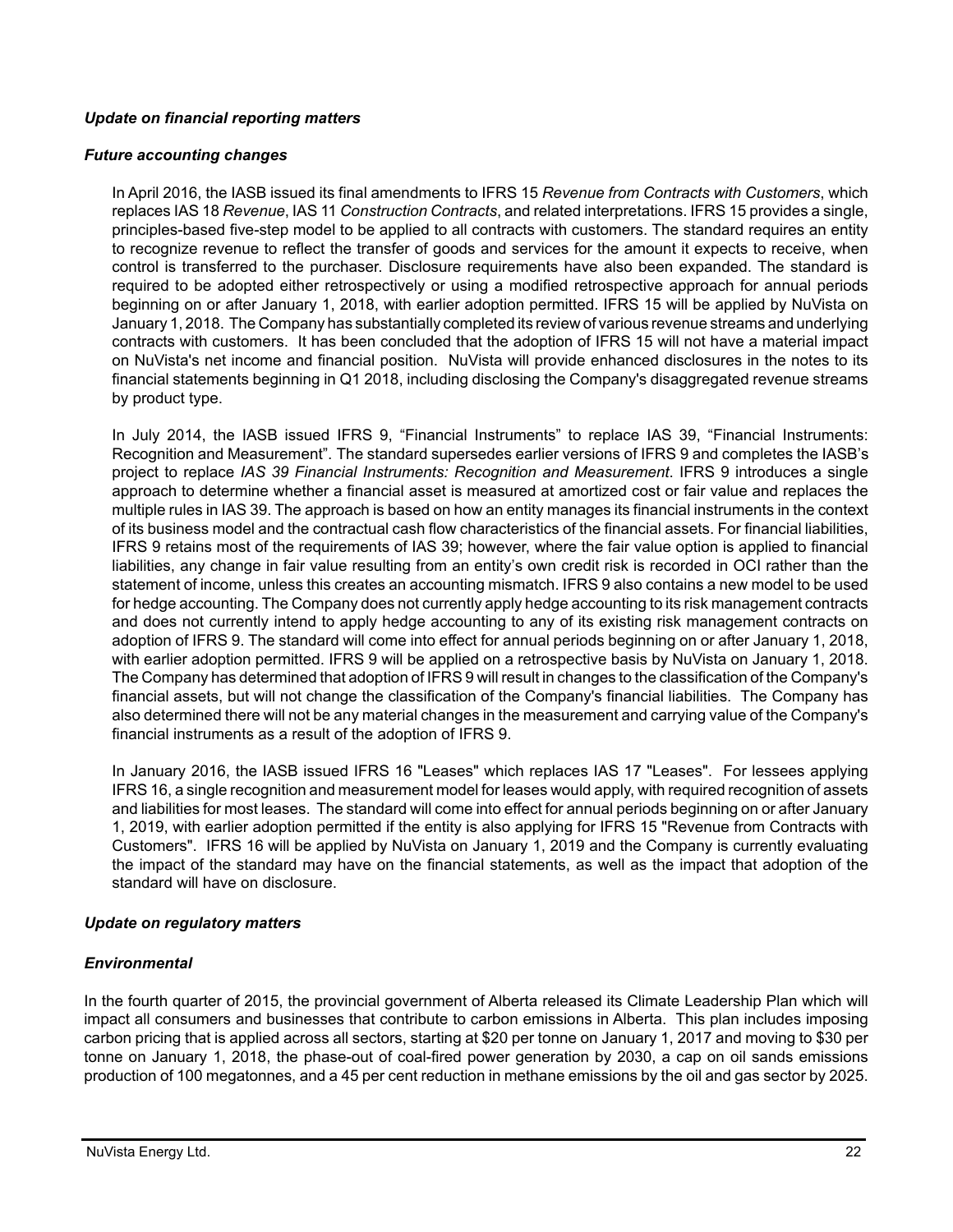NuVista expects the Climate Leadership Plan to increase the cost of operating its properties and is currently evaluating the expected impact of this plan on its results of operations.

The oil and natural gas industry is currently subject to environmental regulations pursuant to a variety of federal, provincial, and local laws and regulation. Environmental legislation provides for, among other things, restrictions and prohibitions on emissions, releases or spills of various substances produced in association with oil and natural gas operations. Compliance with such legislation can require significant expenditures and a breach may result in the imposition of fines and penalties, some of which may be material. Environmental legislation is evolving in a manner expected to result in stricter standards and enforcement, as well as larger fines and environmental liability. No assurance can be given that the application of environmental laws to the business and operations of NuVista will not result in a limitation of production or a material increase in the costs of operating, development, or exploration activities or otherwise adversely affect NuVista's financial condition, results of operations, or prospects.

NuVista utilizes monitoring and reporting programs, as well as inspections and audits for environmental, health, and safety performance that are designed to provide assurance that environmental and regulatory standards are met. In the event of unknown or unforeseeable environmental impacts arising from its operations, NuVista may be subject to remedial and litigation costs. Contingency plans are in place for a timely response to environmental events and for the utilization of remediation/reclamation strategies to restore the environment in the event of such impacts.

Given the evolving nature of climate change discussion, the regulation of emissions of greenhouse gases ("GHGs") and potential federal and provincial GHG commitments, NuVista is unable to predict the impact on its operations and financial condition at this time. It is possible that NuVista could face increases in operating and capital costs in order to comply with augmented greenhouse gas emissions legislation.

Further information regarding environmental and climate change regulations and current provincial royalty and incentive programs will be contained in our Annual Information Form under the Industry Conditions section for the year ended December 31, 2017, which will be filed on SEDAR on or before March 30, 2018.

### *Disclosure controls and internal controls over financial reporting*

NuVista's President and Chief Executive Officer ("CEO") and Vice President, Finance and Chief Financial Officer ("CFO") are responsible for establishing and maintaining disclosure controls and procedures and internal controls over financial reporting as defined in National Instrument 52-109. NuVista's CEO and CFO have designed disclosure controls and procedures, or caused them to be designed under their supervision, to provide reasonable assurance that information required to be disclosed by NuVista in its filings or other reports filed or submitted by it under securities legislation is recorded, processed, summarized and reported within the time periods specified in the securities legislation and is accumulated and communicated to NuVista's management, including its certifying officers, as appropriate to allow timely decisions regarding required disclosure. The CEO and CFO have concluded, based on their evaluation as of the end of the period covered by the interim filings that the Company's disclosure controls and procedures are effective.

The CEO and CFO have also designed internal controls over financial reporting, or caused them to be designed under their supervision, to provide reasonable assurance regarding the reliability of NuVista's financial reporting and the preparation of financial statements for external purposes in accordance with GAAP and includes those policies and procedures that:

(a) pertain to the maintenance of records that in reasonable detail accurately and fairly reflect the transactions and dispositions of the assets of NuVista;

(b) are designed to provide reasonable assurance that transactions are recorded as necessary to permit preparation of the financial statements in accordance with GAAP, and that receipts and expenditures of NuVista are being made only in accordance with authorizations of management and directors of NuVista; and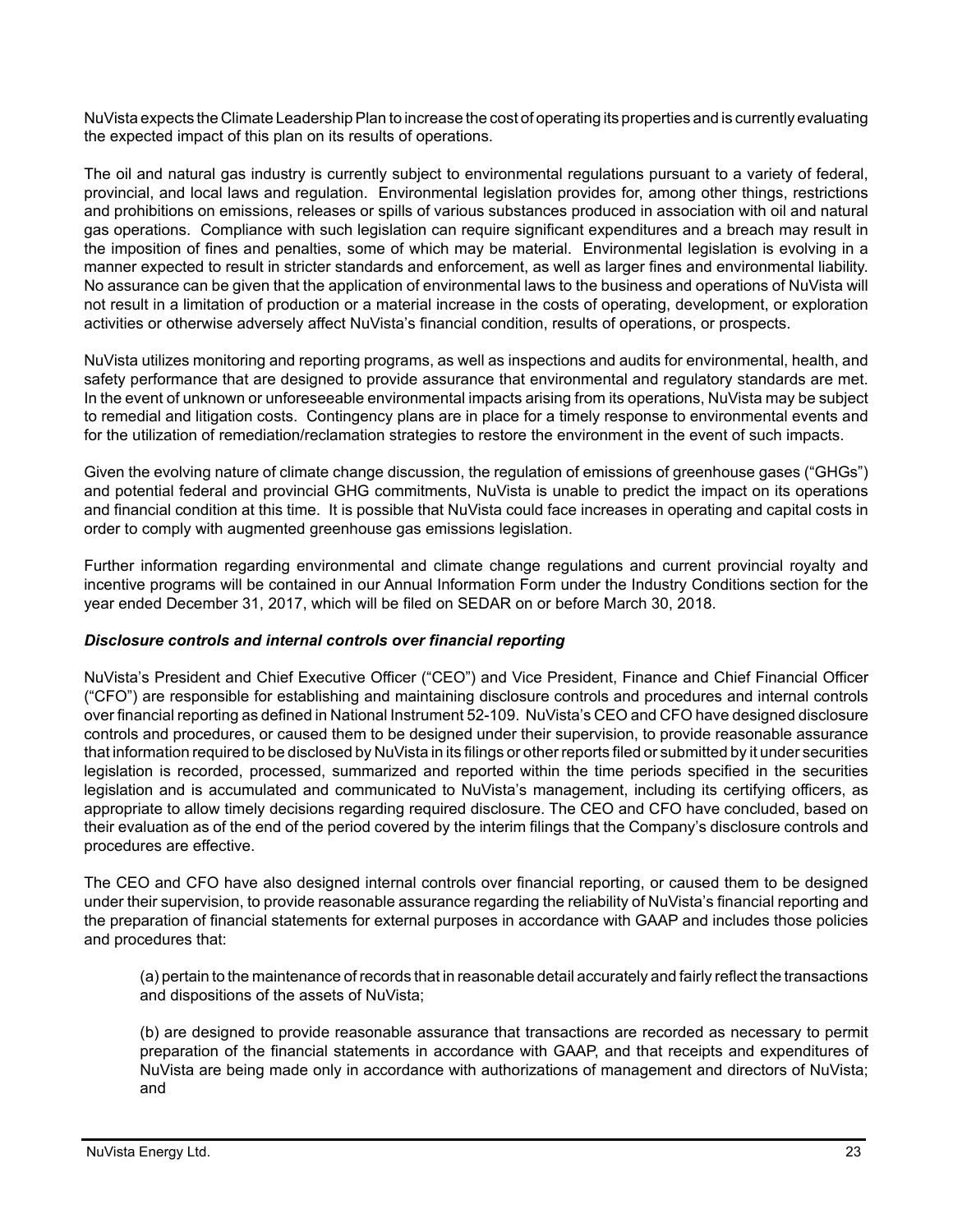(c) are designed to provide reasonable assurance regarding prevention or timely detection of unauthorized acquisition, use or disposition of NuVista's assets that could have a material effect on the annual financial statements.

NuVista has designed its internal controls over financial reporting based on the Committee of Sponsoring Organizations of the Treadway Commission (2013). During the year ended December 31, 2017, there have been no changes to NuVista's internal controls over financial reporting that have materially or are reasonably likely to materially affect the internal controls over financial reporting; the CEO and CFO have concluded that the internal controls over financial reporting are effective.

Because of their inherent limitations, disclosure controls and procedures and internal control over financial reporting may not prevent or detect misstatements, error or fraud. Control systems, no matter how well conceived or operated, can provide only reasonable, not absolute assurance, that the objectives of the control system are met.

### *Assessment of business risks*

The following are the primary risks associated with the business of NuVista. Most of these risks are similar to those affecting others in the conventional oil and natural gas sector. NuVista's financial position and results of operations are directly impacted by these factors:

- Operational risk associated with the production of oil and natural gas;
- Reserves risk with respect to the quantity and quality of recoverable reserves;
- Commodity risk as crude oil and natural gas prices and differentials fluctuate due to market forces;
- Financial risk such as volatility of the Cdn/US dollar exchange rate, interest rates and debt service obligations;
- Risk associated with the re-negotiation of NuVista's credit facility and the continued participation of NuVista's lenders;
- Market risk relating to the availability of transportation systems to move the product to market;
- Environmental and safety risk associated with well operations and production facilities;
- Changing government regulations relating to royalty legislation, income tax laws, incentive programs, operating practices, fracturing regulations and environmental protection relating to the oil and natural gas industry; and
- Labour risks related to availability, productivity and retention of qualified personnel.

NuVista seeks to mitigate these risks by:

- Acquiring properties with established production trends to reduce technical uncertainty as well as undeveloped land with development potential;
- Maintaining a low cost structure to maximize product netbacks and reduce impact of commodity price cycles;
- Diversifying properties to mitigate individual property and well risk;
- Maintaining product mix to balance exposure to commodity prices;
- Conducting rigorous reviews of all property acquisitions;
- Monitoring pricing trends and developing a mix of contractual arrangements for the marketing of products with creditworthy counterparties;
- Maintaining a price risk management program to manage commodity prices and foreign exchange currency rates risk and transacting with creditworthy counterparties;
- Ensuring strong third-party operators for non-operated properties;
- Adhering to NuVista's safety program and keeping abreast of current operating best practices;
- Keeping informed of proposed changes in regulations and laws to properly respond to and plan for the effects that these changes may have on our operations;
- Carrying industry standard insurance to cover losses;
- Establishing and maintaining adequate cash resources to fund future abandonment and site restoration costs;
- Closely monitoring commodity prices and capital programs to manage financial leverage; and